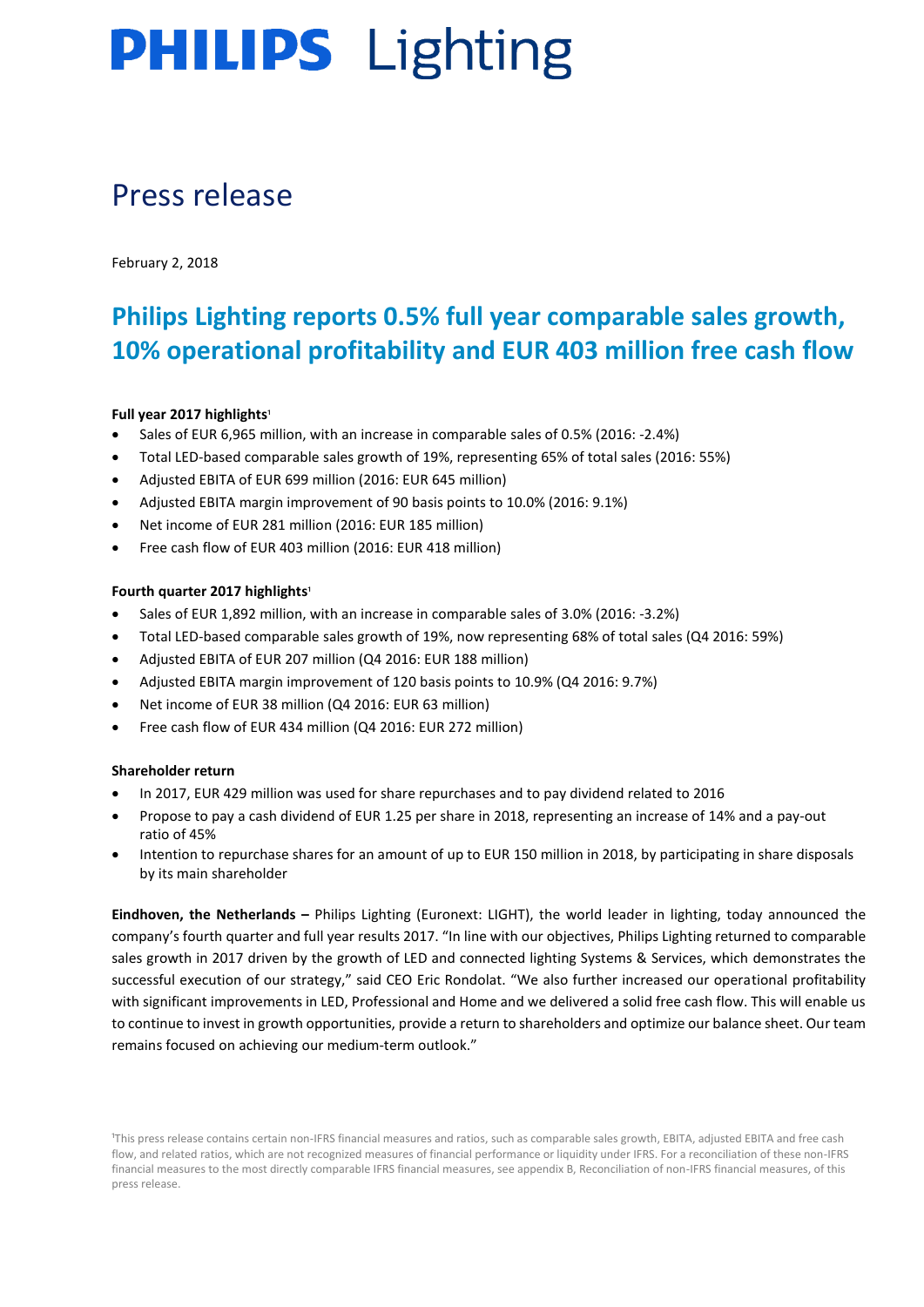# **Outlook**

In 2018, we aim to improve our Adjusted EBITA margin to 10.0-10.5%, in line with our medium-term outlook. We will continue to focus on our cost reduction initiatives, and expect to benefit from higher savings as of the second half of 2018. We also aim to deliver positive comparable sales growth for the full year, with a soft start in the first quarter. We expect to generate solid free cash flow in 2018, which is, however, expected to be somewhat lower than the level in 2017 due to higher restructuring payments.

# **Capital allocation**

### **Capital allocation policy**

Philips Lighting continues to exercise strict financial discipline in the generation and use of cash and remains committed to managing its financial ratios to maintain a financing structure compatible with an investment-grade profile, including disciplined management of its balance sheet. Furthermore, the company continues to consider seizing non-organic opportunities primarily through small- to medium-sized acquisitions.

### **Dividend**

In 2017, Philips Lighting paid a dividend of EUR 157 million over full year 2016. The company proposes a dividend of EUR 1.25 per share in cash related to full year 2017, which represents an increase of 14% compared with last year, and a pay-out ratio of 45%. The dividend payment is subject to approval by the Annual General Meeting of Shareholders (AGM) to be held on May 15, 2018. Further details will be provided in the agenda for the AGM.

### **Share repurchases**

In 2017, the company repurchased shares for an amount of EUR 272 million by participating in share disposals by its main shareholder. Furthermore, the company repurchased shares for a total consideration of EUR 35 million to cover obligations arising from its long-term incentive performance share plan and other employee share plans. For 2018, the company intends to repurchase shares for an amount of up to EUR 150 million by participating in share disposals by its main shareholder.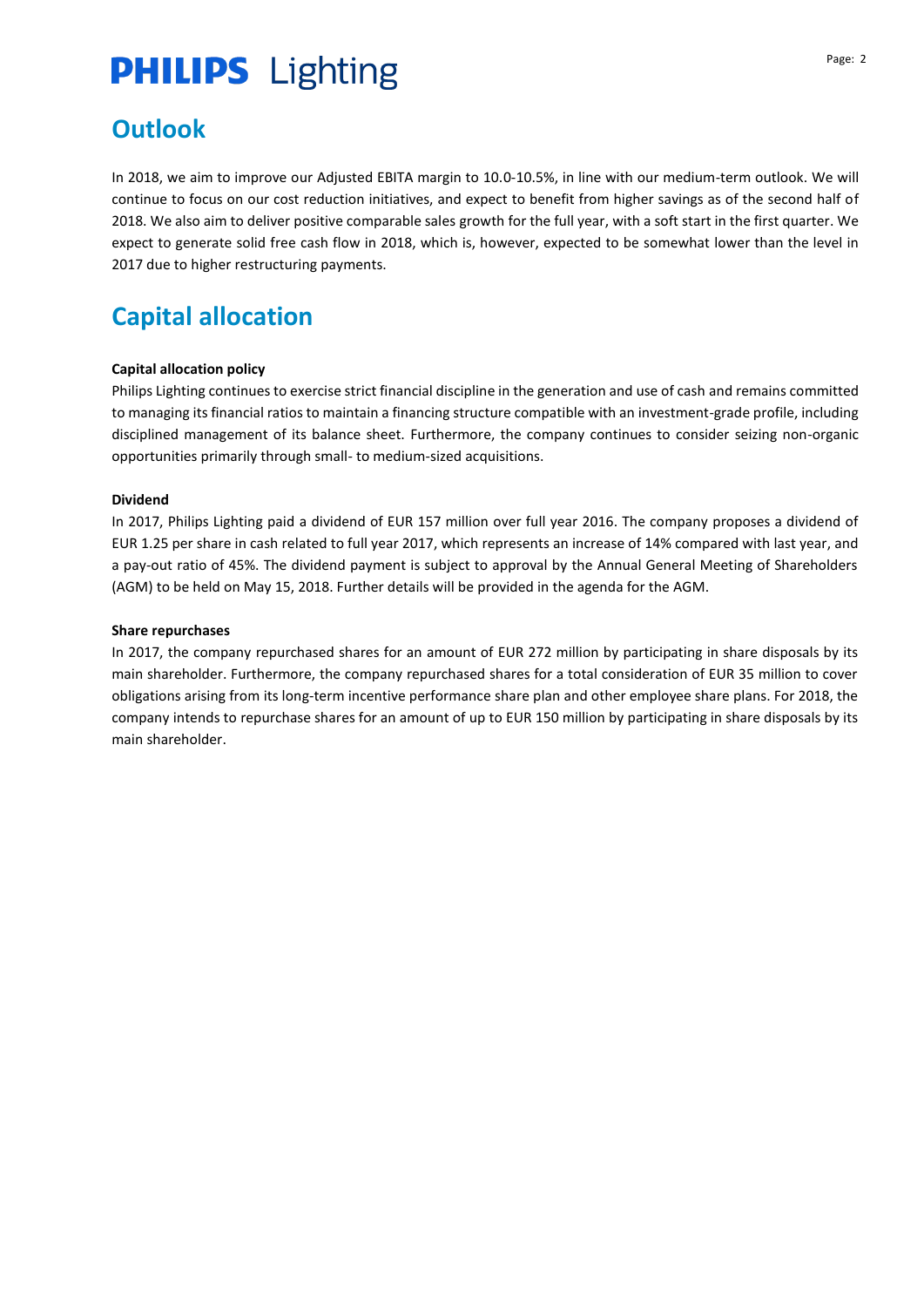# **Financial review**

|        | Fourth quarter |          | Twelve months                             |          |          |         |
|--------|----------------|----------|-------------------------------------------|----------|----------|---------|
| 2016   | 2017           | change   | in $\epsilon$ million, except percentages | 2016     | 2017     | change  |
|        |                | 3.0%     | Comparable sales growth                   |          |          | 0.5%    |
|        |                | $-4.6%$  | Effects of currency movements             |          |          | $-1.6%$ |
|        |                | $-0.6%$  | Consolidation and other changes           |          |          | $-1.0%$ |
| 1,934  | 1,892          | $-2.2%$  | <b>Sales</b>                              | 7,115    | 6,965    | $-2.1%$ |
| 744    | 731            | $-1.8%$  | Adjusted gross margin                     | 2,763    | 2,752    | $-0.4%$ |
| 38.5%  | 38.6%          |          | Adj. gross margin (as % of sales)         | 38.8%    | 39.5%    |         |
| $-507$ | $-471$         |          | Adj. SG&A expenses                        | $-1,917$ | $-1,857$ |         |
| $-86$  | $-80$          |          | Adj. R&D expenses                         | $-340$   | $-334$   |         |
| $-593$ | $-551$         | 7.1%     | Adj. indirect costs                       | $-2,257$ | $-2,191$ | 2.9%    |
| 30.7%  | 29.1%          |          | Adj. indirect costs (as % of sales)       | 31.7%    | 31.5%    |         |
| 188    | 207            | 10.1%    | <b>Adjusted EBITA</b>                     | 645      | 699      | 8.4%    |
| 9.7%   | 10.9%          |          | <b>Adjusted EBITA margin (%)</b>          | 9.1%     | 10.0%    |         |
| $-52$  | $-88$          |          | Adjusted items                            | $-166$   | $-128$   |         |
| 136    | 119            | $-12.2%$ | <b>EBITA</b>                              | 479      | 571      | 19.3%   |
| 109    | 75             | $-31.6%$ | Income from operations (EBIT)             | 369      | 441      | 19.5%   |
| $-12$  | $-12$          |          | Net financial income/expense              | $-67$    | $-43$    |         |
| $-35$  | $-25$          |          | Income tax expense                        | $-119$   | $-117$   |         |
| 63     | 38             | $-40.3%$ | <b>Net income</b>                         | 185      | 281      | 52.0%   |
| 272    | 434            |          | Free cash flow                            | 418      | 403      |         |
| 0.43   | 0.30           |          | Basic EPS $(E)$                           | 1.26     | 2.04     |         |
| 34,256 | 32,130         |          | Employees (FTE)                           | 34,256   | 32,130   |         |

### **Fourth quarter**

Sales amounted to EUR 1,892 million. On a comparable basis, the increase was 3.0%, driven by LED, Professional and Home, driving total LED-based comparable sales growth of 19%. Total LED-based sales now represent 68% of total sales compared with 59% in the same quarter a year earlier. Europe, the Americas and Greater China contributed to the growth, while market conditions in the Middle East & Turkey, most notably Saudi Arabia, remained challenging. The adjusted gross margin improved by 10 basis points to 38.6%, largely driven by procurement savings and increased productivity, partly offset by price erosion. Adjusted indirect costs as a percentage of sales decreased by 160 basis points to 29.1%, as a result of our cost reduction initiatives. Adjusted EBITA increased to EUR 207 million, resulting in a 120 basis points improvement of the Adjusted EBITA margin to 10.9%. Restructuring and incidental items amounted to EUR 88 million. Restructuring costs were EUR 75 million and incidental items were EUR 12 million. Net income decreased from EUR 63 million to EUR 38 million, due to higher restructuring costs and an impairment of other intangible assets related to business group Professional. Free cash flow reached EUR 434 million compared to EUR 272 million in the same period last year, mainly driven by working capital improvements, in particular the reduction of inventories and receivables.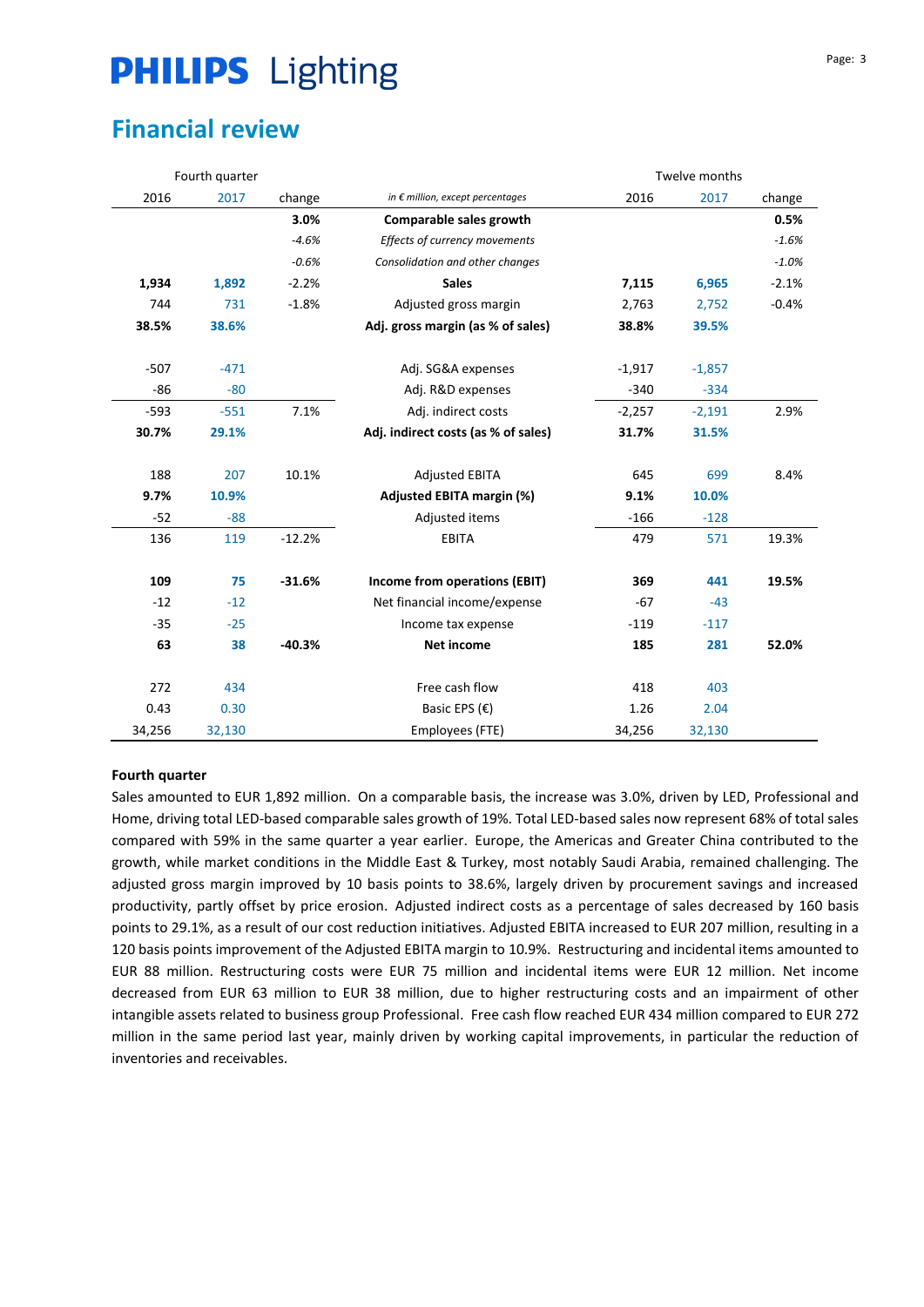#### **Full year**

Comparable sales increased by 0.5%, which is a significant improvement compared to the comparable sales decline of 2.4% in full year 2016. Total comparable LED-based sales grew by 19%, now representing 65% of total sales compared with 55% last year. Connected Systems & Services, for both consumers and professionals, continued to grow significantly and represented more than EUR 900 million of sales in 2017. The adjusted gross margin as a percentage of sales improved by 70 basis points to 39.5%, driven by procurement and productivity savings, partly offset by price erosion. Adjusted indirect costs decreased by EUR 66 million, or by 20 basis points to 31.5% as a percentage of sales. Adjusted EBITA increased to EUR 699 million, or 10.0% of sales, driven by significant margin improvements in LED, Professional and Home. Adjusted items amounted to EUR 128 million, mostly related to restructuring costs of EUR 125 million. Net income reached EUR 281 million, a EUR 96 million increase from a year ago, mainly driven by higher profit and lower financial expenses. Free cash flow reached EUR 403 million.

## **Business highlights for the fourth quarter**

- LED: Leading the UN's Global Lighting Challenge, we announced in November that we are the first company to deliver one billion LED lights and that we are on track to meet our commitment of two billion LED lamps and luminaires ahead of our 2020 target. The realized savings are equivalent to the energy generated by 30 mediumsized coal-fired power stations and CO2 emissions from 12 million cars.
- **Professional:** Strengthening our leading position in Systems & Services, we installed Philips CityTouch in numerous cities, including Cardiff and Guadalajara. The total number of installations exceeds 1,000 project installations in 37 countries since 2012. Philips CityTouch allows municipalities to remotely monitor, control and manage their connected street lighting infrastructure through simple web applications and can help reduce energy consumption by up to 70%.
- **Professional:** Continuing our leadership in architectural lighting systems, we installed numerous projects globally, including the North and South Block of the Central Secretariat in New Delhi, the Citadel of Namur and the Hendrix bridge in Zagreb. Our architectural lighting delivers stunning light shows, and when combined with our control systems can result in energy savings of up to 75% in comparison to conventional lighting and reduced operational costs.
- **Professional:** Expanding our global footprint in horticultural lighting systems, we signed our first LED grow light project in New Zealand with Gourmet Mokai Ltd. The LED grow lights help Gourmet Mokai to improve the quality and cost efficiency of growing its popular Campari cocktail tomatoes.
- **Professional:** Signaling our continued leadership in connected LED lighting systems, our large luminous surfaces help travelers using the Scandinavian Airlines Systems (SAS) Experience Lounge at Oslo Gardermoen Airport, to combat jetlag. The new lounge features two Philips Luminous Pattern walls and an innovation hub installed with Philips Luminous Textile panels, which are controlled by the Philips Dynalite System, enabling precise control of the lighting and ambiance creation. There is also a room with a special daylight boosting light designed to energize guests before they fly.
- **Professional:** In collaboration with SAP SE, we launched a new social impact analytics app, helping us to capture adjacent value through new Services business models. The app is designed to help cities and owners of sites to collect accurate feedback on the social and media impact of public lighting projects. This facilitates better engagement with citizens, improves strategies to boost tourism and enhances value for the local economy.
- **Home:** Philips Hue further strengthened its leadership position by adding Baidu as a 'Friends of Hue' partner in China, expanding voice control over Philips Hue lights to Baidu's DuerOS operating system. The partnership makes it easier for Chinese consumers to set-up connected lighting and accelerates the adoption of smart home technology in China.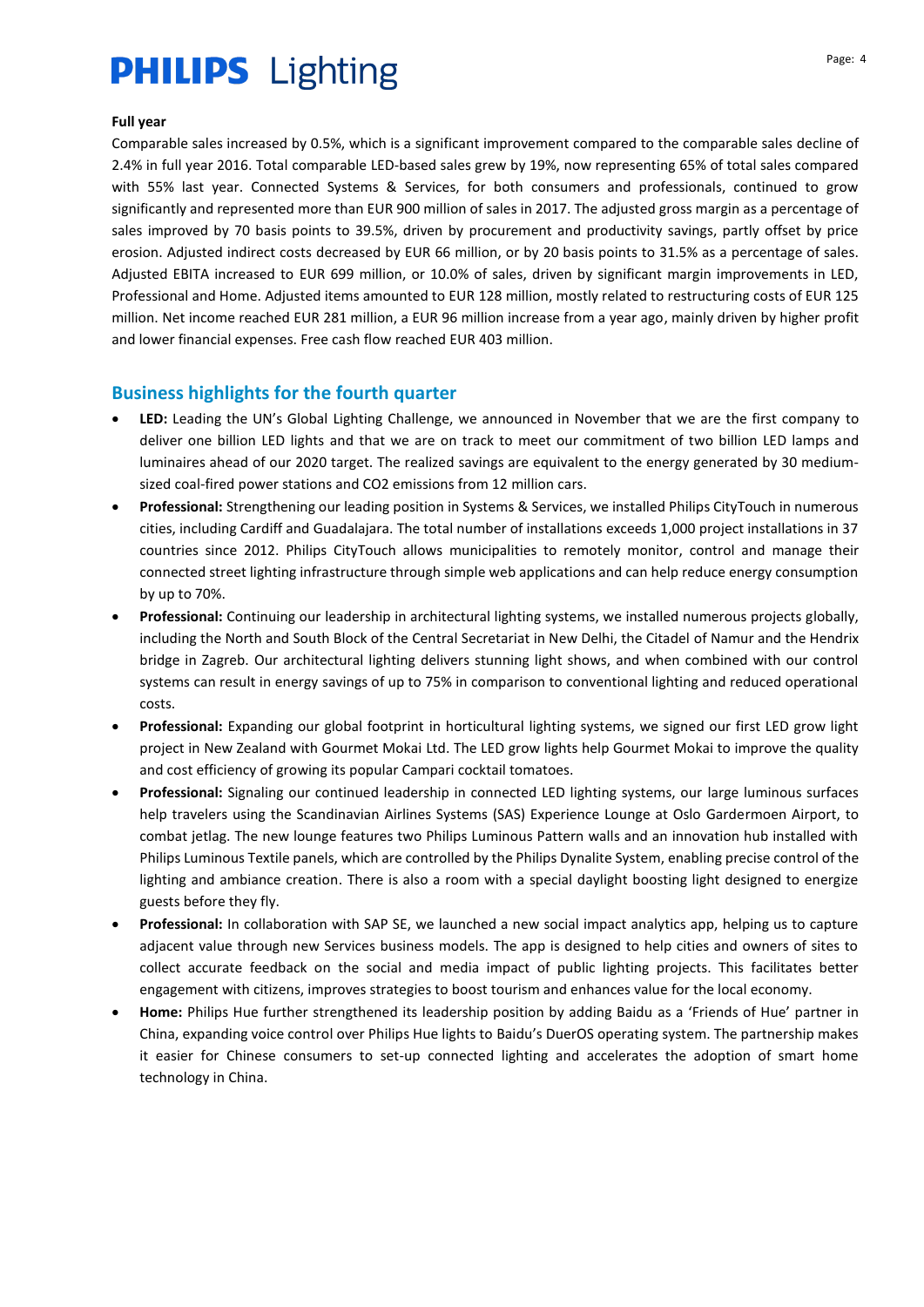# **Operational performance by business group**

## **Lamps**

|       | Fourth quarter       |           | Twelve months                                     |       |       |          |  |
|-------|----------------------|-----------|---------------------------------------------------|-------|-------|----------|--|
| 2016  | 2017                 | change    | in $\epsilon$ million, unless otherwise indicated | 2016  | 2017  | change   |  |
|       |                      | $-18.4\%$ | Comparable sales growth (%)                       |       |       | $-18.6%$ |  |
| 576   | 442                  | $-23.3%$  | Sales                                             | 2,333 | 1,820 | $-22.0%$ |  |
| 110   | 76                   | $-30.7%$  | <b>Adjusted EBITA</b>                             | 472   | 370   | $-21.6%$ |  |
| 19.1% | $17.3%$ <sup>*</sup> |           | Adjusted EBITA margin (%)                         | 20.2% | 20.3% |          |  |
| 93    | 33                   |           | EBITA                                             | 435   | 350   |          |  |
| 93    | 33                   |           | Income from operations (EBIT)                     | 433   | 349   |          |  |

\* Includes a one-off (non-cash) negative impact from adjusting the calculation method for unrealized intercompany profits

### **Fourth quarter**

Sales amounted to EUR 442 million, a comparable decline of 18.4%. Adjusted EBITA decreased to EUR 76 million, due to the sales decline, partly offset by procurement, productivity and indirect cost savings. This resulted in an Adjusted EBITA margin of 17.3%. The margin in Lamps includes a one-off (non-cash) negative impact of 120 basis points from adjusting the calculation method for unrealized intercompany profits.

### **Full year**

Sales amounted to EUR 1,820 million, a decline of 18.6% on a comparable basis, due to the rapid transition from conventional to LED lighting. Adjusted EBITA decreased to EUR 370 million. The Adjusted EBITA margin increased by 10 basis points to 20.3%, driven by ongoing pro-active rationalization of the manufacturing footprint as well as by productivity and procurement savings. The company estimates that the conventional lighting market declined at a faster pace than its Lamps business in full year 2017, which has resulted in continued market share gains.

This performance reflects the successful implementation of our "last man standing" strategy to continue to extract value from the conventional business, supporting our objective to maintain an Adjusted EBITA margin of at least 16% until 2019.

### **LED**

|       | Fourth quarter |          |                                                   |       | Twelve months |        |
|-------|----------------|----------|---------------------------------------------------|-------|---------------|--------|
| 2016  | 2017           | change   | in $\epsilon$ million, unless otherwise indicated | 2016  | 2017          | change |
|       |                | 5.1%     | Comparable sales growth (%)                       |       |               | 13.8%  |
| 440   | 440            | 0.1%     | Sales                                             | 1,518 | 1,703         | 12.2%  |
| 53    | 46             | $-14.0%$ | <b>Adjusted EBITA</b>                             | 142   | 174           | 22.7%  |
| 12.0% | 10.4%          |          | Adjusted EBITA margin (%)                         | 9.4%  | 10.2%         |        |
| 52    | 44             |          | <b>EBITA</b>                                      | 140   | 169           |        |
| 51    | 43             |          | Income from operations (EBIT)                     | 136   | 165           |        |

### **Fourth quarter**

Sales amounted to EUR 440 million, a comparable increase of 5.1%, driven by continued double-digit volume growth, partly offset by lower selling prices and stronger growth in more affordable products. Growth in LED lamps remained robust, while growth in LED electronics continued to slow down due to lower demand by OEM customers, particularly in the Americas. All regions contributed to growth, although some countries in Europe showed more moderate sales growth due to high LED penetration rates. Adjusted EBITA decreased to EUR 46 million, due to lower volume growth in LED electronics and less fixed cost coverage, while the gross margin remained solid. As a result, the Adjusted EBITA margin decreased by 160 basis points to 10.4%.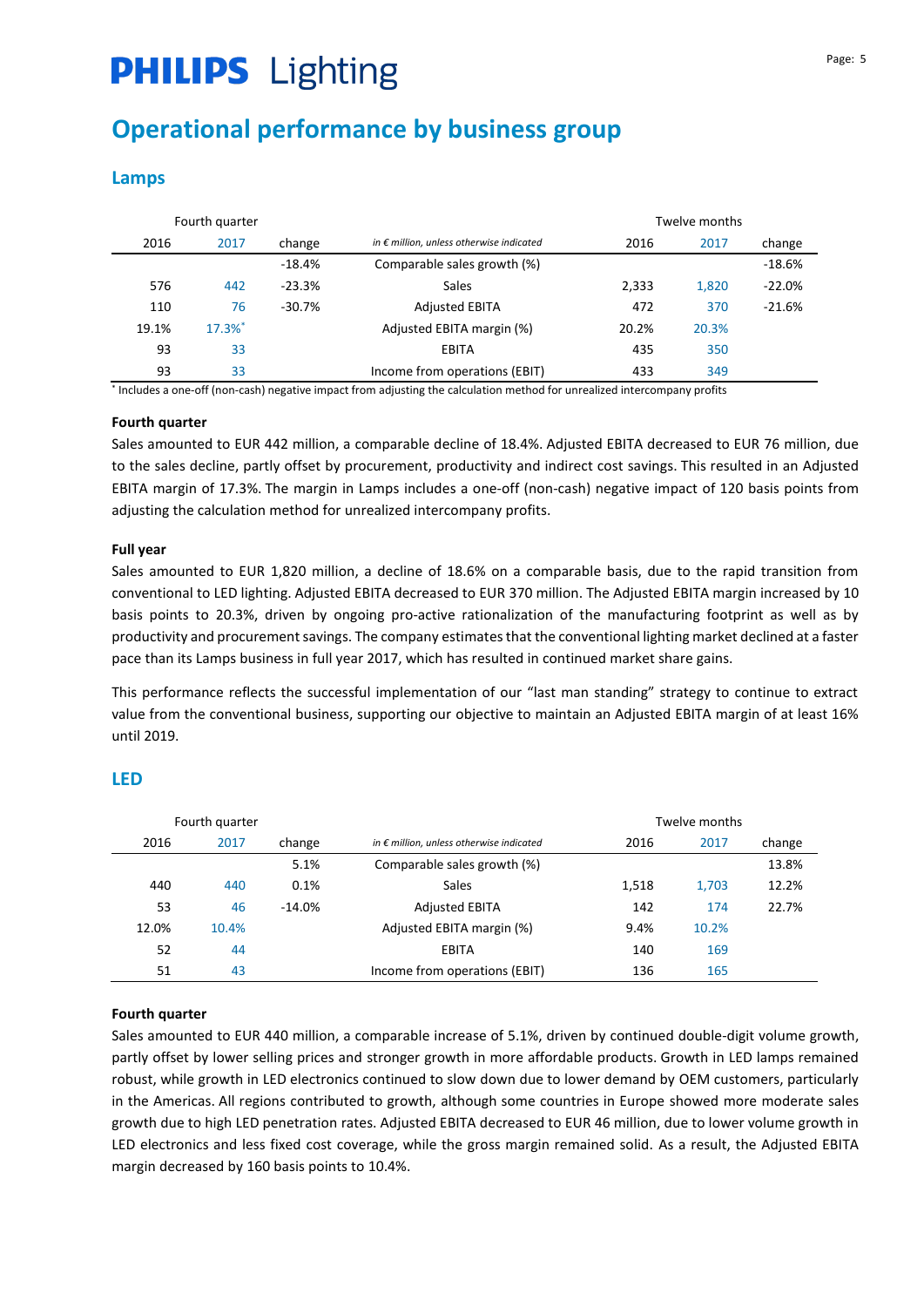### **Full year**

Sales amounted to EUR 1,703 million, resulting in comparable sales growth of 13.8%. Volumes were higher due to lower selling prices and stronger growth in affordable products. All regions contributed to growth, with countries with low LED penetration rates continuing to show higher growth. Adjusted EBITA increased to EUR 174 million, driven by continued operational leverage, procurement savings and innovation. The Adjusted EBITA margin increased by 80 basis points to 10.2%.

This performance illustrates the benefit of our strategy focused on innovation and operational leverage, which enabled us to reach the lower-end of our 2019 Adjusted EBITA margin objective of 10-12%.

# **Professional**

|      | Fourth quarter |        |                                                   |       | Twelve months |        |
|------|----------------|--------|---------------------------------------------------|-------|---------------|--------|
| 2016 | 2017           | change | in $\epsilon$ million, unless otherwise indicated | 2016  | 2017          | change |
|      |                | 11.2%  | Comparable sales growth (%)                       |       |               | 4.6%   |
| 734  | 781            | 6.2%   | Sales                                             | 2,683 | 2.755         | 2.7%   |
| 51   | 95             | 87.0%  | <b>Adjusted EBITA</b>                             | 145   | 225           | 55.3%  |
| 6.9% | 12.2%          |        | Adjusted EBITA margin (%)                         | 5.4%  | 8.2%          |        |
| 46   | 87             |        | EBITA                                             | 93    | 181           |        |
| 19   | 44             |        | Income from operations (EBIT)                     | -9    | 62            |        |

### **Fourth quarter**

Sales amounted to EUR 781 million, an increase of 11.2% on a comparable basis. All regions contributed to growth. The performance in Europe and the Rest of the World continued to be solid. The comparable sales trend in the United States improved compared to previous quarters, benefiting from sales improvement initiatives that have taken place in recent years and the revenues related to a large-scale project. Market conditions in Saudi Arabia remained challenging, negatively impacting comparable sales growth by 330 basis points. Adjusted EBITA increased by 87% to EUR 95 million. The Adjusted EBITA margin increased by 530 basis points to 12.2%, mainly driven by operational leverage, manufacturing footprint rationalization and indirect cost savings.

### **Full year**

Sales were EUR 2,755 million and resulted in a 4.6% increase on a comparable basis, driven by robust growth in Europe and the Rest of the World. Market conditions in Saudi Arabia remained challenging. The performance in the United States was impacted by soft market conditions, particularly for small- to medium-sized projects. Adjusted EBITA was EUR 225 million. The Adjusted EBITA margin improved by 280 basis points to 8.2%, driven by operational leverage, procurement savings, cost reductions and a positive mix impact.

Professional continued to implement its strategy focused on the development of LED luminaire sales, fast growth of Systems & Services and the continued rationalization of its cost structure, supporting our continued ambition to increase the Adjusted EBITA margin to 11-14% by 2019.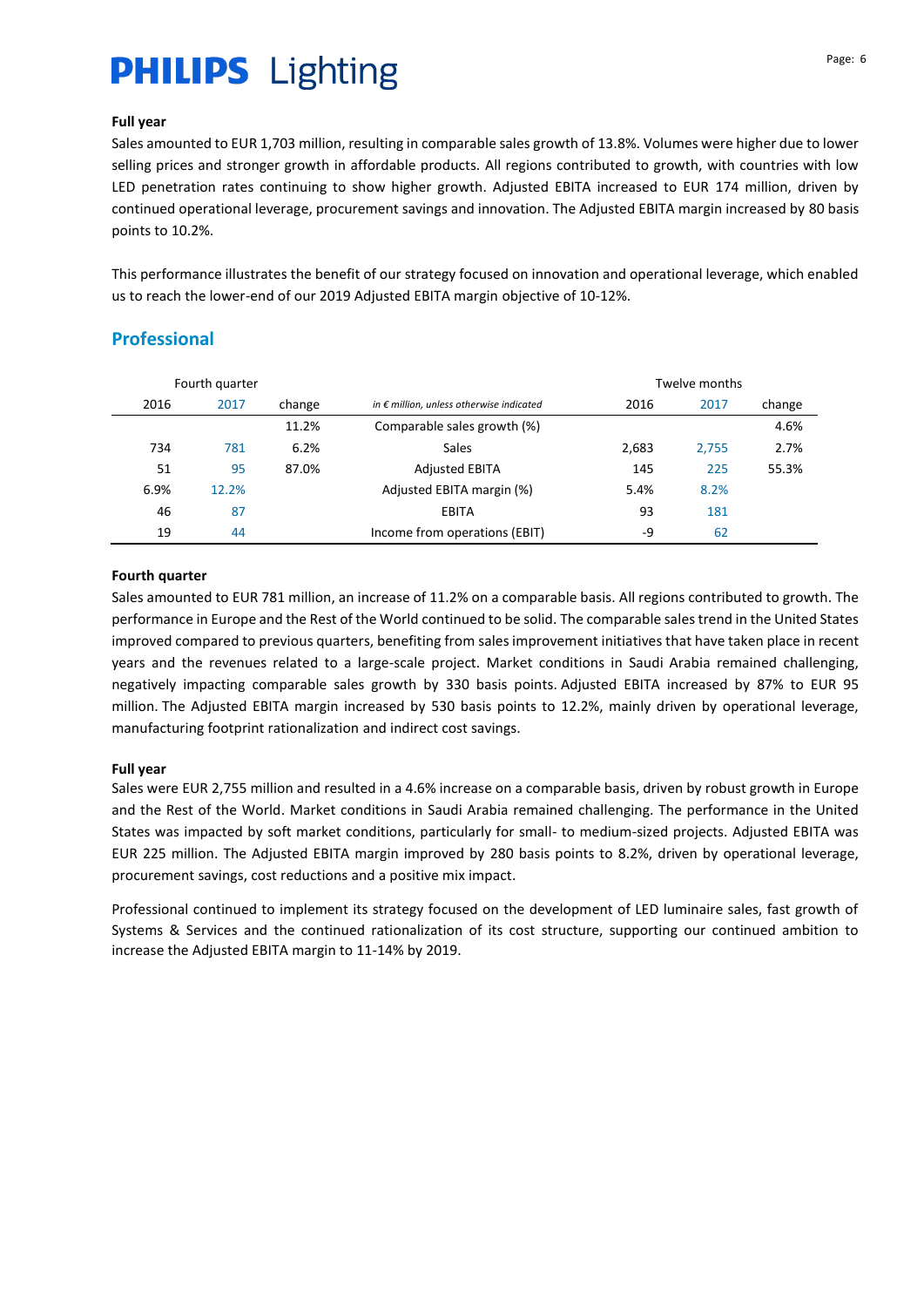### **Home**

|      | Fourth quarter |        |                                                   |         | Twelve months |        |
|------|----------------|--------|---------------------------------------------------|---------|---------------|--------|
| 2016 | 2017           | change | in $\epsilon$ million, unless otherwise indicated | 2016    | 2017          | change |
|      |                | 37.3%  | Comparable sales growth (%)                       |         |               | 26.5%  |
| 178  | 232            | 29.8%  | Sales                                             | 559     | 684           | 22.3%  |
| 3    | 20             | 556.0% | <b>Adjusted EBITA</b>                             | $-20$   | 36            | 278.9% |
| 1.7% | 8.5%           |        | Adjusted EBITA margin (%)                         | $-3.6%$ | 5.2%          |        |
| $-1$ | 18             |        | <b>EBITA</b>                                      | -46     | 31            |        |
| 0    | 18             |        | Income from operations (EBIT)                     | -48     | 27            |        |

### **Fourth quarter**

Sales amounted to EUR 232 million, an increase of 37.3% on a comparable basis, mainly driven by significant growth in Home Systems, and solid growth in Home Luminaires. Adjusted EBITA increased by EUR 17 million to EUR 20 million, improving the Adjusted EBITA margin by 680 basis points to 8.5%, driven by operational leverage and procurement savings.

### **Full year**

Sales increased to EUR 684 million, resulting in comparable sales growth of 26.5%, driven by sustained growth in both Home Systems and Home Luminaires as a result of the continued focus on innovation. Demand for Philips Hue increased significantly in 2017, illustrating the success of our connected lighting system strategy, largely as a result of our continued focus on innovation, and our strong partnerships with the makers of recently introduced voice-activated smart home devices. Adjusted EBITA was positive in 2017 and amounted to EUR 36 million, or 5.2% as a percentage of sales. Excluding the impact of a real estate gain in the second quarter, the Adjusted EBITA margin was 3.1%, exceeding our objective to become breakeven for the full year.

The strategy for Home focuses on consumer experience and innovation, leveraging our strengths in connected lighting systems for the home. This should enable Home to continue to generate double-digit sales growth and reach an Adjusted EBITA margin in the range of 5-8% by 2019.

### **Other**

### **Fourth quarter**

Adjusted EBITA amounted to EUR -30 million in the quarter (Q4 2016: EUR -29 million). Adjusted EBITA in Other represents amounts not allocated to the operating segments and is comprised of certain costs related to group enabling functions as well as central R&D activities to drive innovation. EBITA amounted to EUR -63 million (Q4 2016: EUR -54 million), including restructuring costs of EUR 21 million (Q4 2016: EUR -1 million). Other incidental items not part of the Adjusted EBITA included a charge of EUR 8 million for separation costs (Q4 2016: EUR 25 million).

### **Full year**

Adjusted EBITA amounted to EUR -106 million for full year 2017 (2016: EUR -94 million). The decrease can mainly be explained by additional expenses to support innovation and an acceleration of investments in our Ventures business to support future growth ambitions. EBITA amounted to EUR -160 million (2016: EUR -143 million), including EUR 24 million separation costs (2016: EUR 62 million) and EUR 29 million restructuring costs (2016: EUR 1 million).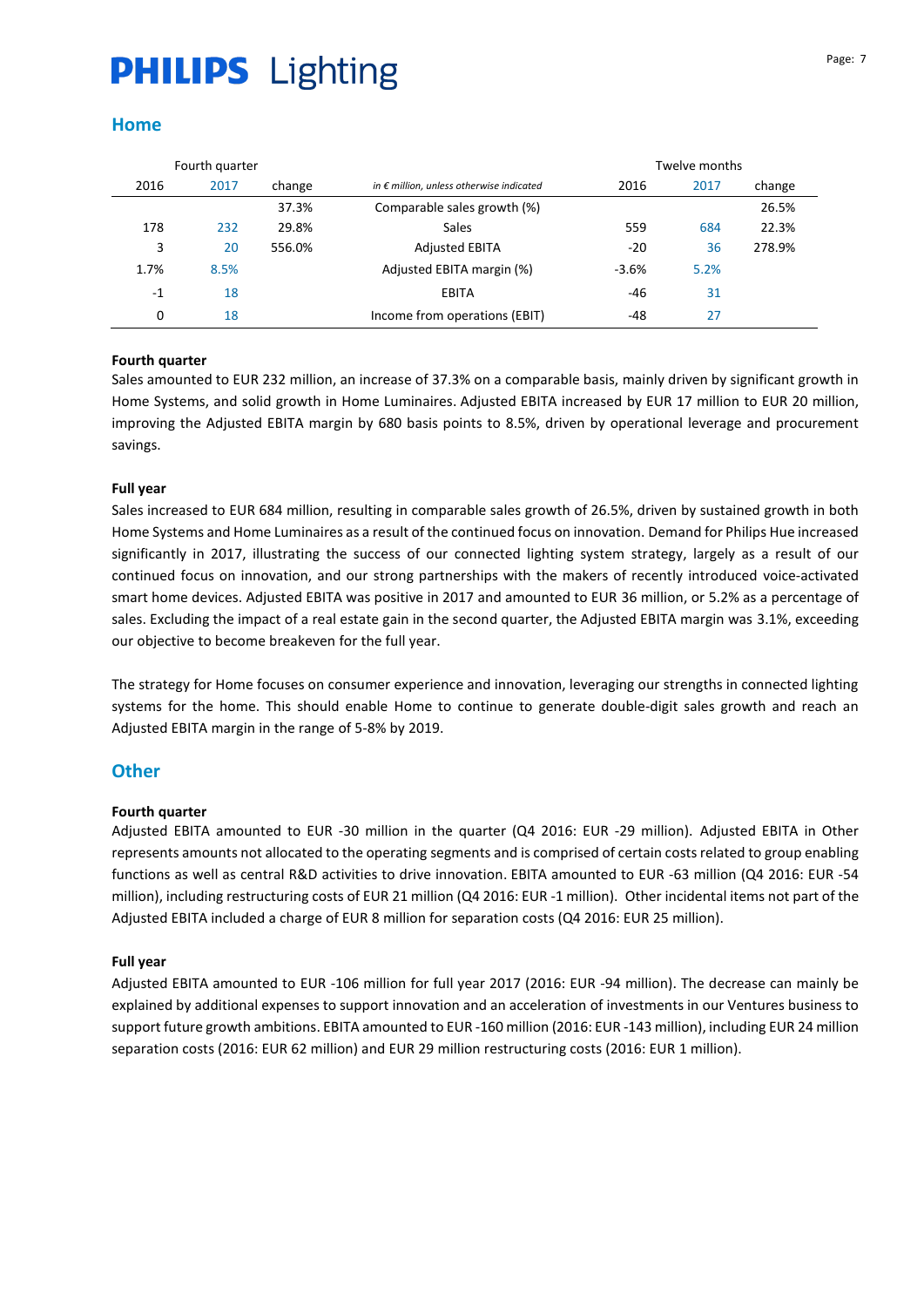## **Sales by market**

|       |       | Fourth quarter |         |                                           |       | Twelve months |          |         |
|-------|-------|----------------|---------|-------------------------------------------|-------|---------------|----------|---------|
| 2016  | 2017  | Change         | $CSG*$  | in $\epsilon$ million, except percentages | 2016  | 2017          | change   | $CSG^*$ |
| 633   | 661   | 4.4%           | 4.5%    | Europe                                    | 2,208 | 2,292         | 3.8%     | 4.5%    |
| 581   | 564   | $-2.8%$        | 4.7%    | Americas                                  | 2,245 | 2,151         | $-4.2%$  | $-2.3%$ |
| 600   | 547   | $-9.0%$        | $-0.8%$ | Rest of the World                         | 2,156 | 2.067         | $-4.2%$  | $-0.8%$ |
| 120   | 121   | $-0.2%$        | 5.9%    | Global businesses                         | 506   | 456           | $-10.0%$ | 1.0%    |
| 1,934 | 1.892 | $-2.2%$        | 3.0%    | Total                                     | 7,115 | 6,965         | $-2.1%$  | 0.5%    |

*\* CSG: Comparable Sales Growth*

#### **Fourth quarter**

Comparable sales in Europe increased by 4.5%, driven by solid performance in, among others, Germany, France, and Central Eastern Europe. In the Americas, sales increased by 4.7% on a comparable basis. North America benefitted from significant growth in Home Systems, and from a large-scale project in Professional as well as from improvement initiatives that have taken place in recent years. Comparable sales for the Rest of the World remained relatively flat at -0.8%, with a solid performance in markets like India, Russia and Greater China, offset by continued challenging market conditions in Saudi Arabia.

#### **Full year**

Comparable sales in Europe increased by 4.5%, driven by a solid performance in, among others, the Benelux, Germany and Iberia. In the Americas, sales decreased by -2.3% on a comparable basis due to an accelerated decline in conventional lighting and softer market conditions, most notably in the United States. Comparable sales for the Rest of the World remained relatively flat at -0.8%, with a solid performance in markets like India, Russia and Greater China, offset by continued challenging market conditions in Saudi Arabia.

# **Financial condition**

### **Working capital**

| in $\epsilon$ million, unless otherwise indicated | 31 Dec '16 | 30 Sep '17 | 31 Dec '17 |
|---------------------------------------------------|------------|------------|------------|
| Inventories                                       | 886        | 1,137      | 924        |
| Receivables                                       | 1,600      | 1,447      | 1,373      |
| Accounts and notes payable                        | $-1,024$   | $-1,015$   | $-1,001$   |
| <b>Accrued liabilities</b>                        | $-502$     | $-452$     | $-475$     |
| Other                                             | $-298$     | $-280$     | $-264$     |
| <b>Working capital</b>                            | 662        | 837        | 557        |
| As % of LTM <sup>*</sup> sales                    | 9.3%       | 11.9%      | 8.0%       |

*\* LTM: Last Twelve Months* 6,965

#### **Fourth quarter**

In the fourth quarter, working capital decreased by EUR 280 million to EUR 557 million, representing 8.0% of sales, mainly driven by significantly reduced inventories and lower receivables compared to last quarter.

#### **Full year**

Working capital decreased by EUR 105 million to EUR 557 million, or 8.0% of sales. The improvement was driven by significantly lower receivables compared to 2016.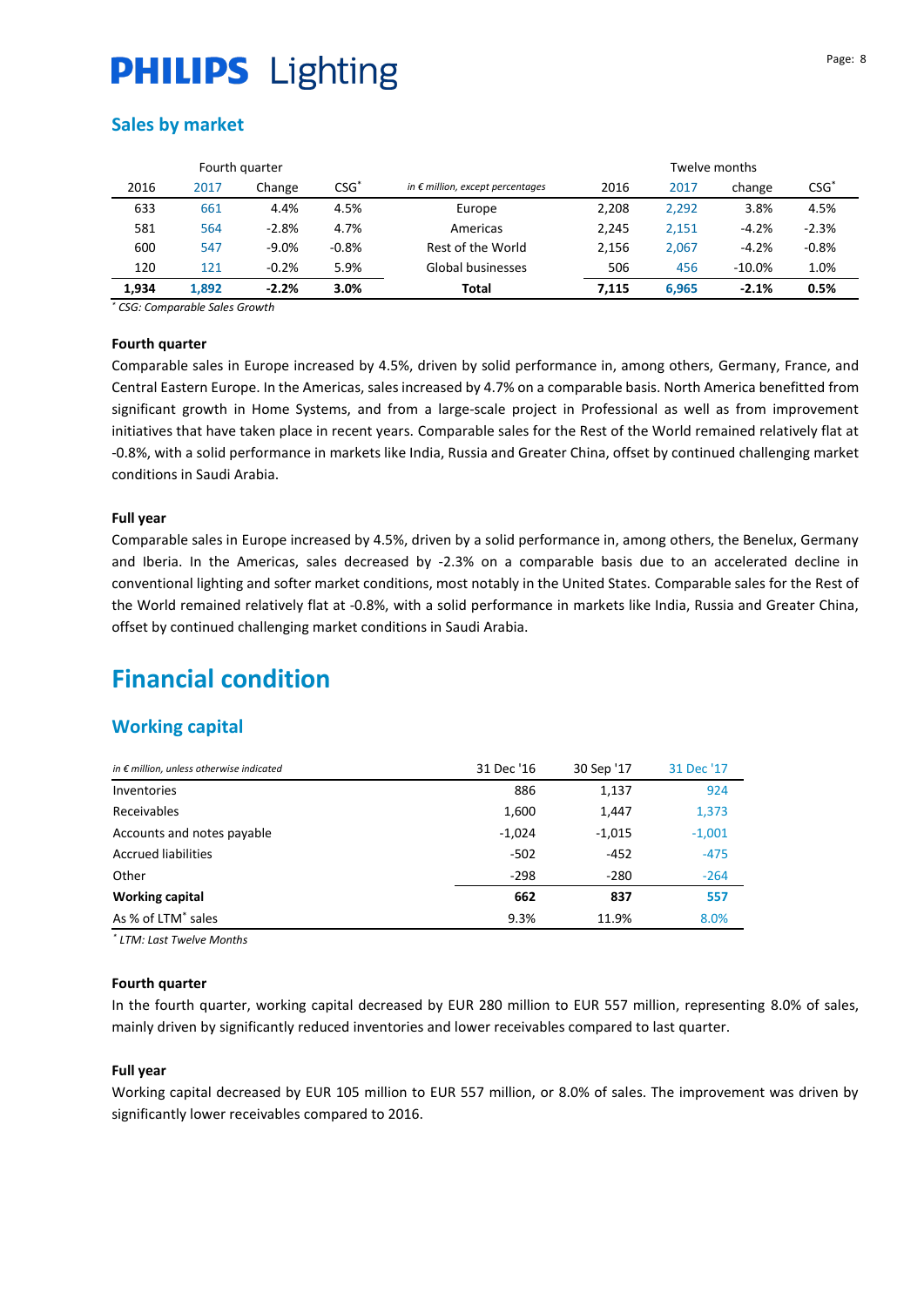# **Cash flow analysis**

| Fourth quarter |       |                               | Twelve months |        |
|----------------|-------|-------------------------------|---------------|--------|
| 2016           | 2017  | in $\epsilon$ million         | 2016          | 2017   |
| 109            | 75    | Income from operations (EBIT) | 369           | 441    |
| 73             | 88    | Depreciation and amortization | 291           | 286    |
| 170            | 259   | Change in working capital     | 119           | $-33$  |
| $-26$          | $-22$ | Net capex                     | -87           | $-31$  |
| $-20$          | 21    | Change in provisions          | $-71$         | $-101$ |
| -8             | -5    | Interest paid                 | $-29$         | $-15$  |
| $-23$          | $-18$ | Income taxes paid             | -96           | $-101$ |
| $-3$           | 35    | Other                         | $-78$         | $-41$  |
| 272            | 434   | Free cash flow                | 418           | 403    |

### **Fourth quarter**

Free cash flow of EUR 434 million was mainly attributable to robust working capital performance, in particular the reduction of inventories and receivables. The change in provisions was driven by additions to the restructuring provision. No payments related to the separation from Royal Philips were made in the fourth quarter.

### **Full year**

Full year free cash flow of EUR 403 million was EUR 15 million lower than last year due to higher inventories, partly offset by lower receivables, separation costs, net capex and interest paid.

# **Net debt**

| in $\notin$ million                       | 31 Dec '16 | 30 Sep '17 | 31 Dec '17 |
|-------------------------------------------|------------|------------|------------|
| Short-term debt                           | 155        | 139        | 140        |
| Short-term loans payable to Royal Philips | 2          |            |            |
| Long-term debt                            | 1,224      | 1,176      | 1,170      |
| Gross debt                                | 1,381      | 1,314      | 1,309      |
| Cash and cash equivalents                 | 1,040      | 605        | 942        |
| Net debt                                  | 341        | 709        | 367        |
|                                           |            |            |            |
| <b>Total equity</b>                       | 2,808      | 2,432      | 2,321      |

### **Fourth quarter**

The net debt amounted to EUR 367 million, a reduction of EUR 342 million compared to the third quarter, which was mainly driven by free cash flow, partly offset by the repurchase of shares from our main shareholder of EUR 90 million. The cash position increased to EUR 942 million. Total equity decreased to EUR 2,321 million at the end of the fourth quarter (Q3 2017: EUR 2,432 million), due to the repurchase of shares and currency translation results which were partly offset by the net income for the period. Total equity minus net debt amounted to EUR 1,954 million.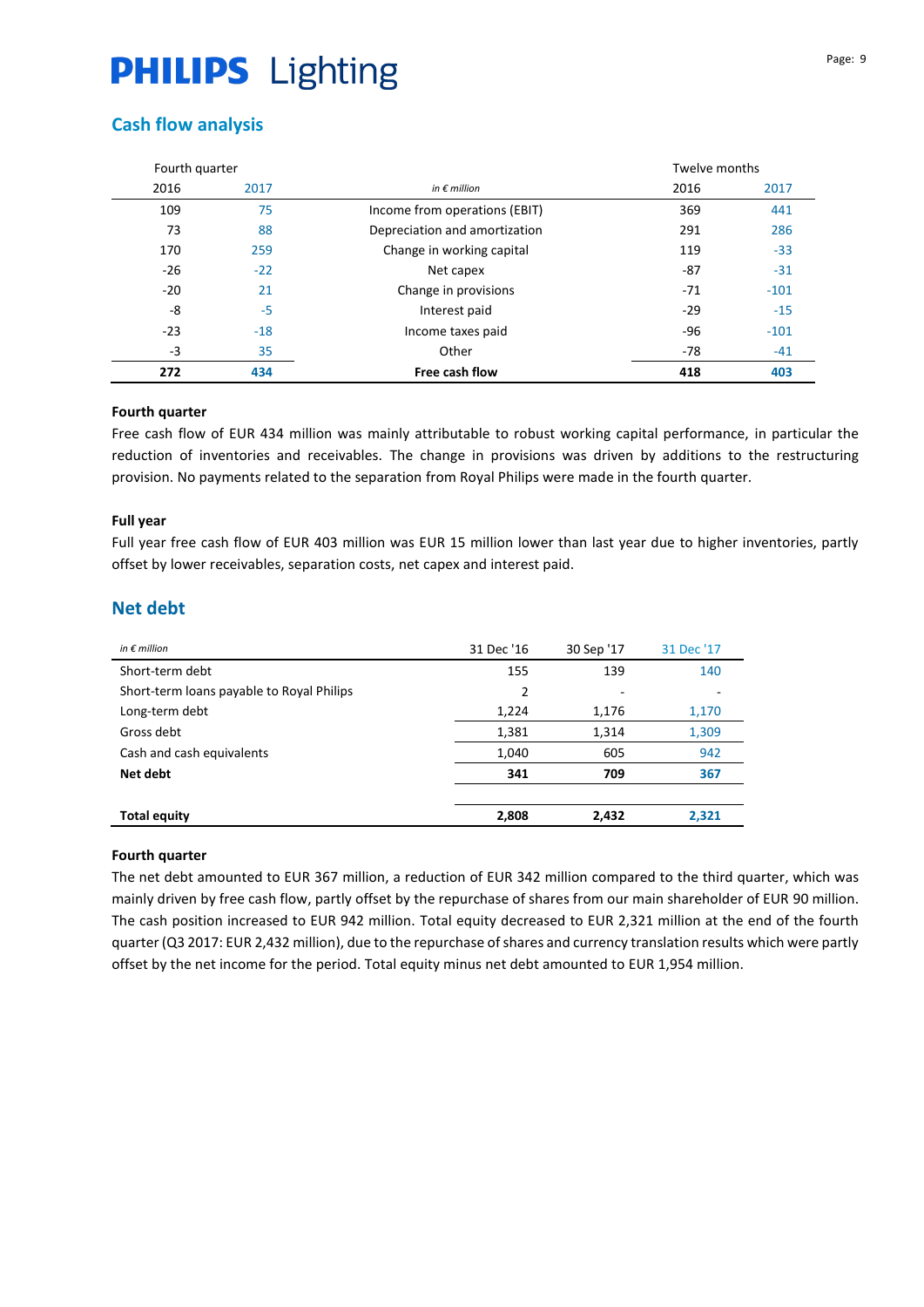### **Full year**

Net debt increased by EUR 26 million to EUR 367 million which was driven by a reduction in cash, partly offset by a reduction in gross debt. Net leverage ratio remained stable at 0.5. Total equity decreased by EUR 487 million to EUR 2,321 million due to the repurchase of shares, currency translation results and dividend distribution, partly offset by the net income for the period.

# **Other information**

Following tax reforms in the United States and Belgium, Philips Lighting expects the impact of the changes on its effective tax rate to be relatively neutral. The company anticipates the effective tax rate to be in the high twenties in 2018, excluding the impact of non-recurring items.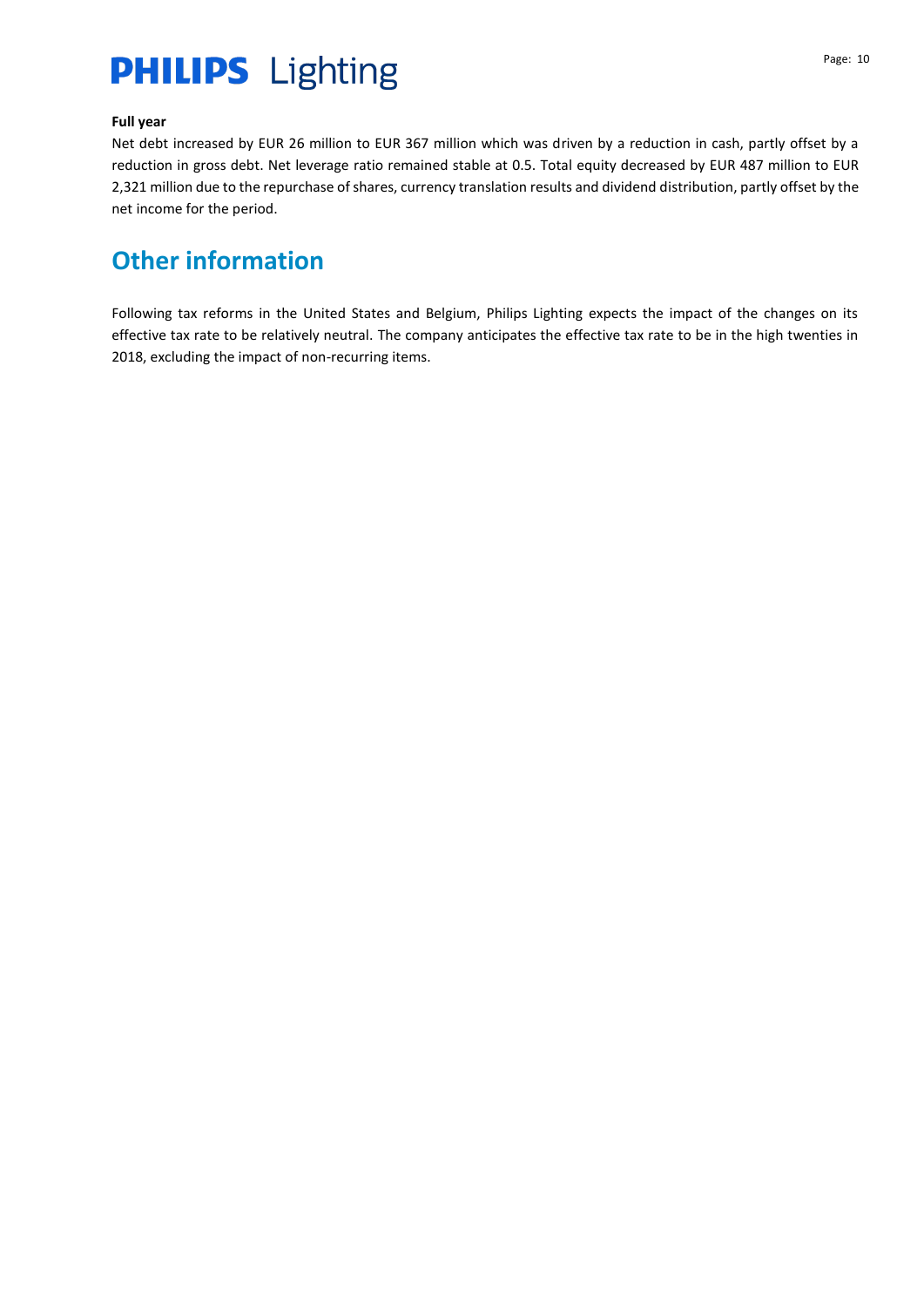## **Other information**

Appendix A – Financial Statement Information Appendix B – Reconciliation of non-IFRS Financial Measures Appendix C – Financial Glossary

\*\*\*

#### **Financial calendar 2018**

| February 27, 2018 | Annual report 2017                     |
|-------------------|----------------------------------------|
| April 26, 2018    | First quarter results 2018             |
| May 15, 2018      | Annual General Meeting of Shareholders |
| July 27, 2018     | Half year results 2018                 |
| October 26, 2018  | Third quarter results 2018             |

#### **Conference call and audio webcast**

Eric Rondolat (CEO) and Stéphane Rougeot (CFO) will host a conference call for analysts and institutional investors at 09:00 a.m. CET to discuss fourth quarter and full year results. A live audio webcast of the conference call will be available via th[e Philips Lighting Investor Relations website.](http://www.lighting.philips.com/main/investor/)

#### **For further information, please contact:**

### **Philips Lighting Investor Relations**

Robin Jansen Tel: +31 6 1594 4569 E-mail: [robin.j.jansen@philips.com](mailto:robin.j.jansen@philips.com)

#### **Philips Lighting Communications**

Elco van Groningen Tel: +31 6 1086 5519 E-mail: [elco.van.groningen@philips.com](mailto:elco.van.groningen@philips.com)

#### **About Philips Lighting**

Philips Lighting (Euronext: LIGHT), the world leader in lighting products, systems and services, delivers innovations that unlock business value, providing rich user experiences that help improve lives. Serving professional and consumer markets, we lead the industry in leveraging the Internet of Things to transform homes, buildings and urban spaces. With 2017 sales of EUR 7.0 billion, we have approximately 32,000 employees in over 70 countries. News from Philips Lighting is located at the [Newsroom,](http://www.newsroom.lighting.philips.com/) [Twitter](https://twitter.com/Lighting_Press) and [LinkedIn.](https://www.linkedin.com/showcase/18082655/) Information for investors can be found on the [Investor Relations](http://www.lighting.philips.com/main/investor) page.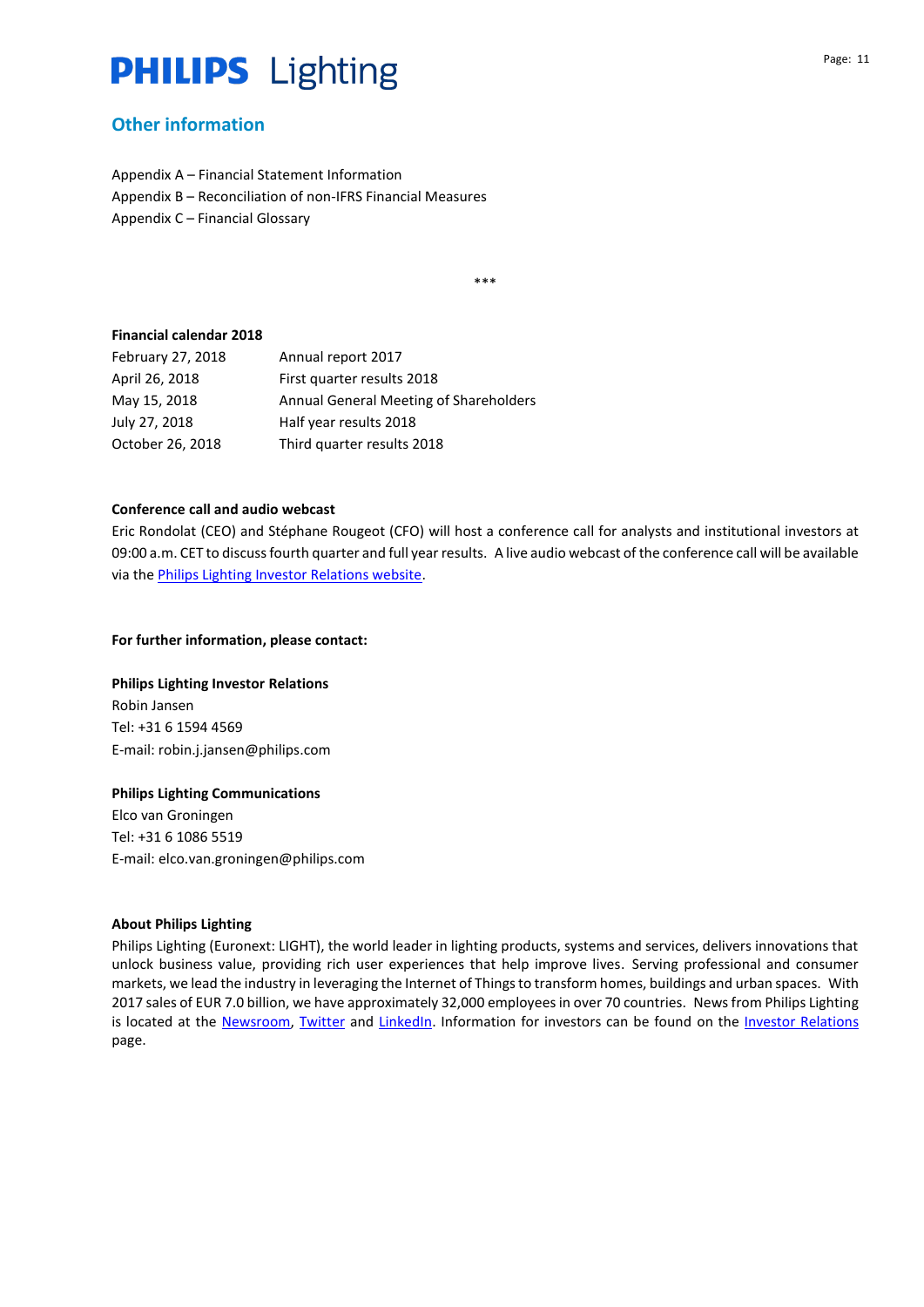# **Important Information**

### **Forward-Looking Statements and Risks & Uncertainties**

This document and the related oral presentation contain, and responses to questions following the presentation may contain, forward-looking statements that reflect the intentions, beliefs or current expectations and projections of Philips Lighting N.V. (the "**Company**", and together with its subsidiaries, the "**Group**"), including statements regarding strategy, estimates of sales growth and future operational results.

By their nature, these statements involve risks and uncertainties facing the Company and its Group Companies and a number of important factors could cause actual results or outcomes to differ materially from those expressed in any forward-looking statement as a result of risks and uncertainties. Such risks, uncertainties and other important factors include but are not limited to: adverse economic and political developments, the impacts of rapid technological change, competition in the general lighting market, development of lighting systems and services, successful implementation of business transformation programs, impact of acquisitions and other transactions, impact of the Group's operation as a separate publicly listed company, pension liabilities and costs, establishment of corporate and brand identity, adverse tax consequences from the separation from Royal Philips and exposure to international tax laws. Please see "Risk Factors and Risk Management" in Chapter 12 of the Annual Report 2016 for discussion of material risks, uncertainties and other important factors which may have a material adverse effect on the business, results of operations, financial condition and prospects of the Group. Such risks, uncertainties and other important factors should be read in conjunction with the information included in the Company's Annual Report 2016 and the semi-annual report for the first half of 2017.

Risks currently not known to the Group or that the Group has not considered material as of the date of this document could also prove to be important and may have a material adverse effect on the business, results of operations, financial condition and prospects of the Group or could cause the forward-looking events discussed in this document not to occur. The Group undertakes no duty to and will not necessarily update any of the forward-looking statements in light of new information or future events, except to the extent required by applicable law.

#### **Market and Industry Information**

All references to market share, market data, industry statistics and industry forecasts in this document consist of estimates compiled by industry professionals, competitors, organizations or analysts, of publicly available information or of the Group's own assessment of its sales and markets. Rankings are based on sales unless otherwise stated.

#### **Non-IFRS Financial Measures**

Certain parts of this document contain non-IFRS financial measures and ratios, such as comparable sales growth, adjusted gross margin, EBITA, adjusted EBITA, and free cash flow, and other related ratios, which are not recognized measures of financial performance or liquidity under IFRS. The non-IFRS financial measures presented are measures used by management to monitor the underlying performance of the Group's business and operations and, accordingly, they have not been audited or reviewed. Not all companies calculate non-IFRS financial measures in the same manner or on a consistent basis and these measures and ratios may not be comparable to measures used by other companies under the same or similar names. A reconciliation of these non-IFRS financial measures to the most directly comparable IFRS financial measures is contained in this document. For further information on non-IFRS financial measures, see "Chapter 17 Reconciliation of non-IFRS measures" in the Annual Report 2016.

#### **Presentation**

All amounts are in millions of euros unless otherwise stated. Due to rounding, amounts may not add up to totals provided. All reported data are unaudited. Unless otherwise indicated, financial information has been prepared in accordance with the accounting policies as stated in the Annual Report 2016.

As part of the financial reporting improvement process, the presentation of the line item "Results relating to investments in associates" was moved into the subtotal "Income before taxes" in the Condensed consolidated statements of income. This change did not impact the income of operations or financial position.

#### **Market Abuse Regulation**

This press release contains information within the meaning of Article 7(1) of the EU Market Abuse Regulation.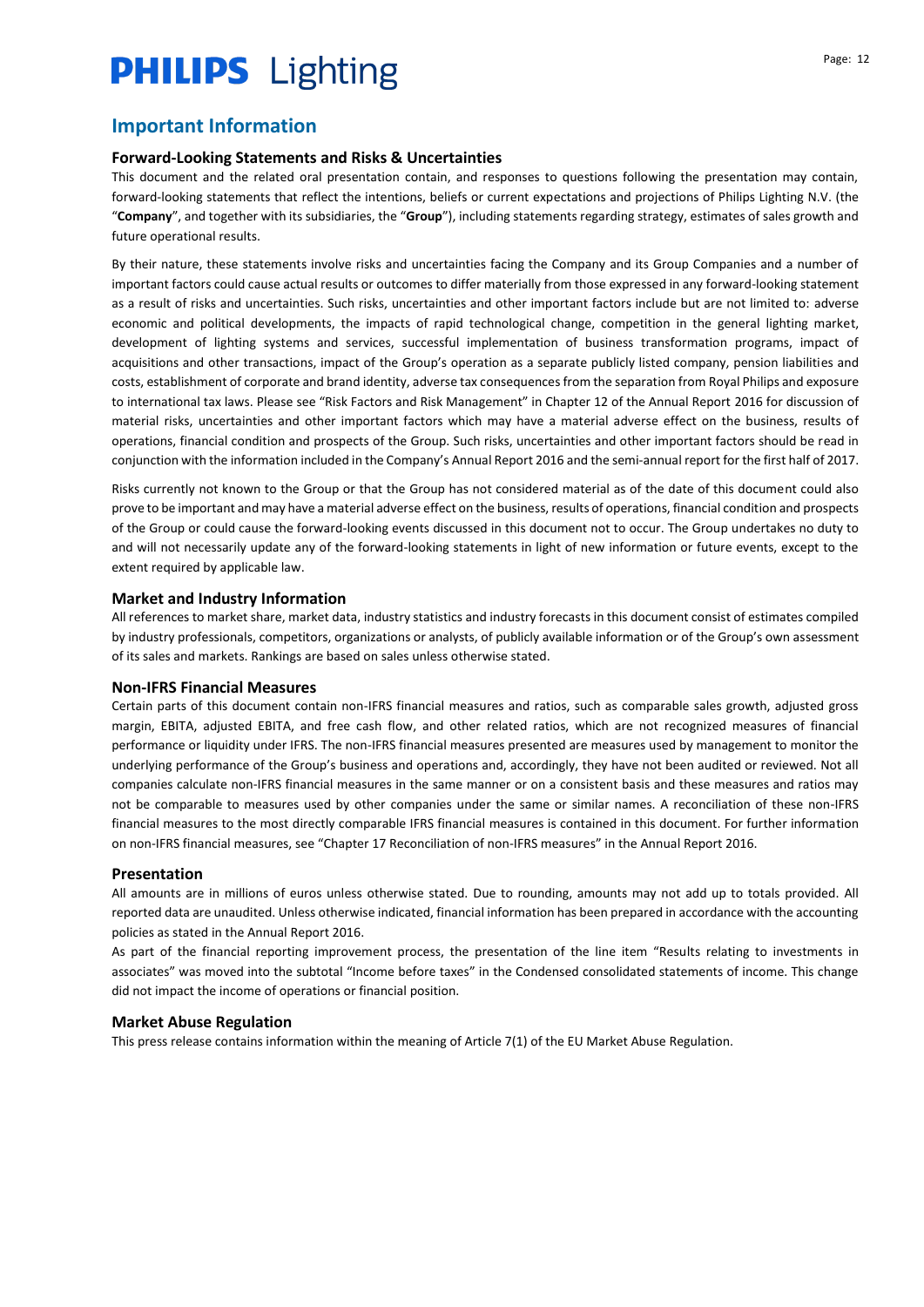# **Appendix A – Financial statement information**

## **A. CONDENSED CONSOLIDATED STATEMENTS OF INCOME**

in millions of EUR unless otherwise stated

|                                                                                                                                                            |         | Q4             |                | January to December |  |
|------------------------------------------------------------------------------------------------------------------------------------------------------------|---------|----------------|----------------|---------------------|--|
|                                                                                                                                                            | 2016    | 2017           | 2016           | 2017                |  |
| Sales                                                                                                                                                      | 1,934   | 1,892          | 7,115          | 6,965               |  |
| Cost of sales                                                                                                                                              | (1,211) | (1,202)        | (4, 438)       | (4, 264)            |  |
| Gross margin                                                                                                                                               | 723     | 691            | 2,677          | 2,701               |  |
| Selling expenses                                                                                                                                           | (468)   | (454)          | (1,750)        | (1,738)             |  |
| Research and development expenses                                                                                                                          | (87)    | (90)           | (353)          | (354)               |  |
| General and administrative expenses                                                                                                                        | (70)    | (70)           | (248)          | (221)               |  |
| Impairment of goodwill                                                                                                                                     |         |                | (2)            | (1)                 |  |
| Other business income                                                                                                                                      | 15      | $\overline{7}$ | 60             | 72                  |  |
| Other business expenses                                                                                                                                    | (4)     | (9)            | (15)           | (18)                |  |
| Income from operations                                                                                                                                     | 109     | 75             | 369            | 441                 |  |
| Financial income                                                                                                                                           | 5       | 2              | 11             | 8                   |  |
| <b>Financial expenses</b>                                                                                                                                  | (17)    | (14)           | (78)           | (51)                |  |
| Results relating to investments in associates                                                                                                              | 1       |                | $\overline{2}$ |                     |  |
| Income before taxes                                                                                                                                        | 98      | 63             | 304            | 398                 |  |
| Income tax expense                                                                                                                                         | (35)    | (25)           | (119)          | (117)               |  |
| Net income                                                                                                                                                 | 63      | 38             | 185            | 281                 |  |
| Attribution of net income for the period:                                                                                                                  |         |                |                |                     |  |
| Net income attributable to shareholders of Philips Lighting N.V.                                                                                           | 64      | 42             | 189            | 294                 |  |
| Net income attributable to non-controlling interests                                                                                                       | (1)     | (5)            | (4)            | (12)                |  |
| Earnings per ordinary share attributable to shareholders<br>Weighted average number of ordinary shares outstanding used for<br>calculation (in thousands): |         |                |                |                     |  |
| Basic                                                                                                                                                      | 150,000 | 141,025        | 150,000        | 143,778             |  |
| <b>Diluted</b>                                                                                                                                             | 150,000 | 141,559        | 150,000        | 144,202             |  |
| Net income attributable to shareholders per ordinary share in EUR:                                                                                         |         |                |                |                     |  |
| Basic                                                                                                                                                      | 0.43    | 0.30           | 1.26           | 2.04                |  |
| <b>Diluted</b>                                                                                                                                             | 0.43    | 0.30           | 1.26           | 2.04                |  |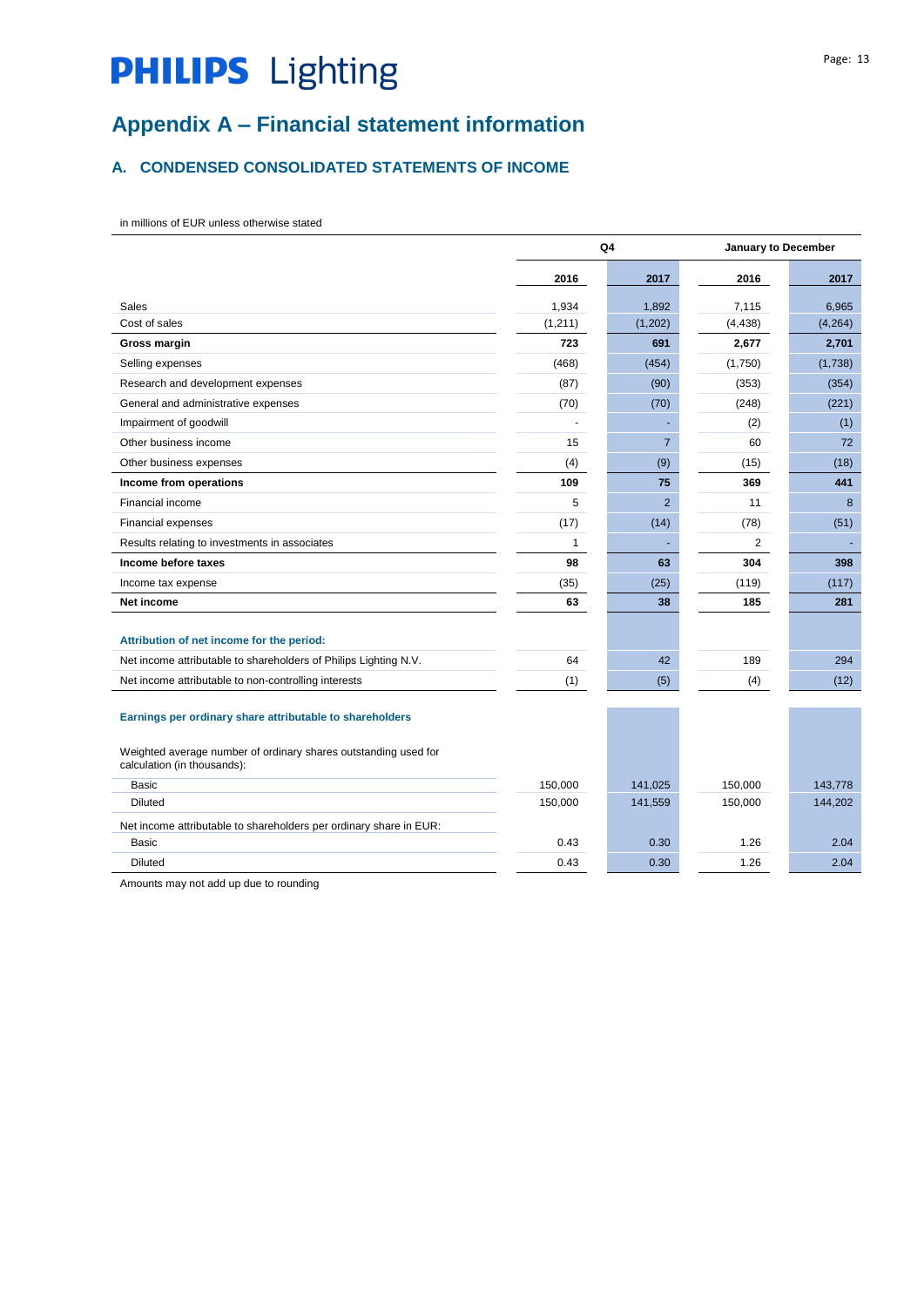# **B. CONDENSED CONSOLIDATED STATEMENTS OF COMPREHENSIVE INCOME**

in millions of EUR

|                                                                  | Q <sub>4</sub> |                | January to December |       |  |
|------------------------------------------------------------------|----------------|----------------|---------------------|-------|--|
|                                                                  | 2016           | 2017           | 2016                | 2017  |  |
| Net income for the period                                        | 63             | 38             | 185                 | 281   |  |
| Pensions and other post-employment plans:                        |                |                |                     |       |  |
| Remeasurements                                                   | (6)            | 4              | (8)                 | 3     |  |
| Income tax effect on remeasurements                              | 1              | (2)            | 1                   | (2)   |  |
| Total of items that will not be reclassified to profit or loss   | (5)            | $\overline{2}$ | (7)                 | 1     |  |
| Currency translation differences:                                |                |                |                     |       |  |
| Net current period change, before tax                            | 135            | (49)           | 66                  | (289) |  |
| Income tax effect                                                |                |                |                     |       |  |
| Cash flow hedges:                                                |                |                |                     |       |  |
| Net current period change, before tax                            | 1              | 13             | 2                   | (3)   |  |
| Income tax effect                                                |                | (3)            |                     |       |  |
| Total of items that are or may be reclassified to profit or loss | 136            | (39)           | 68                  | (292) |  |
|                                                                  |                |                |                     |       |  |
| Other comprehensive income (loss)                                | 131            | (37)           | 61                  | (291) |  |
| Total comprehensive income (loss)                                | 194            |                | 246                 | (10)  |  |
|                                                                  |                |                |                     |       |  |
| Total comprehensive income (loss) attributable to:               |                |                |                     |       |  |
| Shareholders of Philips Lighting N.V.                            | 189            | $\overline{7}$ | 247                 | 14    |  |
| Non-controlling interests                                        | 5              | (6)            | (1)                 | (24)  |  |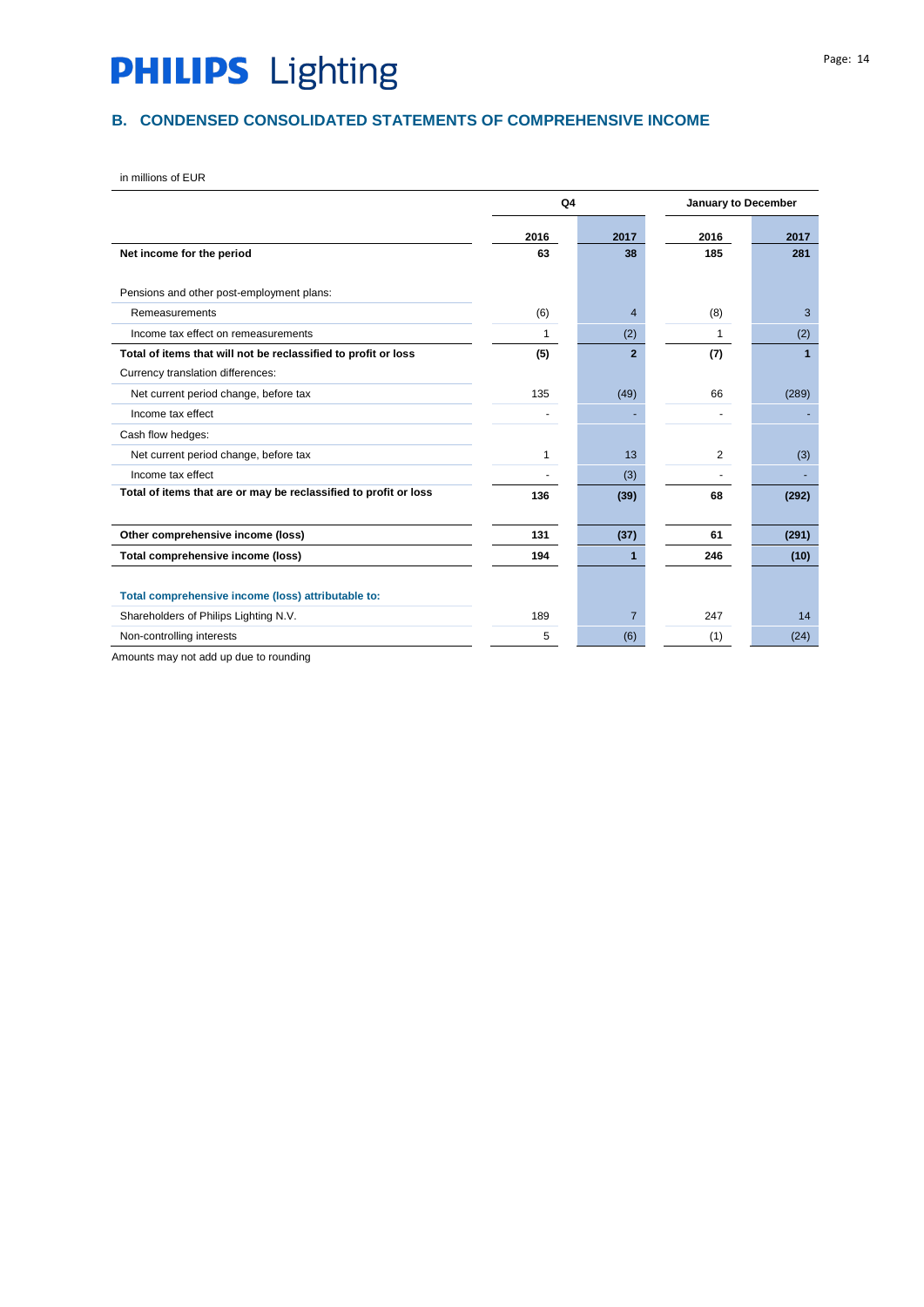## **C. CONDENSED CONSOLIDATED BALANCE SHEETS**

|                                                                      |          | December 31, 2016 |          | December 31, 2017 |
|----------------------------------------------------------------------|----------|-------------------|----------|-------------------|
| <b>Non-current assets</b>                                            |          |                   |          |                   |
| Property, plant and equipment                                        |          |                   |          |                   |
| - At cost                                                            | 2,522    |                   | 2,333    |                   |
| · Less accumulated depreciation                                      | (1,956)  |                   | (1, 841) |                   |
|                                                                      |          | 566               |          | 492               |
| Goodwill                                                             |          | 1,899             |          | 1,694             |
| Intangible assets, excluding goodwill                                |          |                   |          |                   |
| - At cost                                                            | 2,238    |                   | 2,018    |                   |
| Less accumulated amortization                                        | (1, 470) |                   | (1, 455) |                   |
|                                                                      |          | 768               |          | 562               |
| Non-current receivables                                              |          | 25                |          | 49                |
| Investments in associates                                            |          | 26                |          | 21                |
| Other non-current financial assets                                   |          | 11                |          | 12                |
| Deferred tax assets                                                  |          | 472               |          | 440               |
| Other non-current assets                                             |          | 28                |          | 35                |
| <b>Total non-current assets</b>                                      |          | 3,795             |          | 3,306             |
|                                                                      |          |                   |          |                   |
| <b>Current assets</b>                                                |          | 886               |          |                   |
| Inventories                                                          |          | 52                |          | 924<br>77         |
| Other current assets                                                 |          |                   |          |                   |
| Derivative financial assets                                          |          | 29<br>50          |          | 16                |
| Income tax receivable                                                |          |                   |          | 39                |
| Receivables:                                                         | 1,489    |                   | 1,311    |                   |
| · Accounts receivable                                                | 111      |                   | 62       |                   |
| Other current receivables                                            |          | 1,600             |          | 1,373             |
| Receivables                                                          |          | 3                 |          | $\mathbf{1}$      |
| Assets classified as held for sale                                   |          | 1,040             |          | 942               |
| Cash and cash equivalents                                            |          | 3,660             |          | 3,372             |
| <b>Total current assets</b>                                          |          | 7,455             |          | 6,678             |
| <b>Total assets</b>                                                  |          |                   |          |                   |
| <b>Equity</b>                                                        |          |                   |          |                   |
| Shareholders' equity                                                 |          | 2,704             |          | 2,242             |
| Non-controlling interests                                            |          | 104               |          | 79                |
| <b>Total equity</b>                                                  |          | 2,808             |          | 2,321             |
|                                                                      |          |                   |          |                   |
| <b>Non-current liabilities</b>                                       |          |                   |          |                   |
| Long-term debt                                                       |          | 1,224             |          | 1,170             |
| Long-term provisions                                                 |          | 881               |          | 777               |
| Deferred tax liabilities                                             |          | 35                |          | 27                |
| Other non-current liabilities                                        |          | 150               |          | 167               |
| <b>Total non-current liabilities</b>                                 |          | 2,290             |          | 2,140             |
|                                                                      |          |                   |          |                   |
| <b>Current liabilities</b>                                           |          |                   |          |                   |
| Short-term debt                                                      |          | 157               |          | 140               |
| Derivative financial liabilities                                     |          | 26                |          | 8                 |
| Income tax payable                                                   |          | 57                |          | 79                |
| Account and notes payable                                            |          | 1,024             |          | 1,001             |
| <b>Accrued liabilities</b>                                           |          | 502               |          | 475               |
| Short-term provisions                                                |          | 244               |          | 204               |
| Liabilities directly associated with assets classified held for sale |          | $\mathbf{1}$      |          | $\blacksquare$    |
| Other current liabilities                                            |          | 346               |          | 309               |
| <b>Total current liabilities</b>                                     |          | 2,357             |          | 2,216             |
| Total liabilities and total equity                                   |          | 7,455             |          | 6,678             |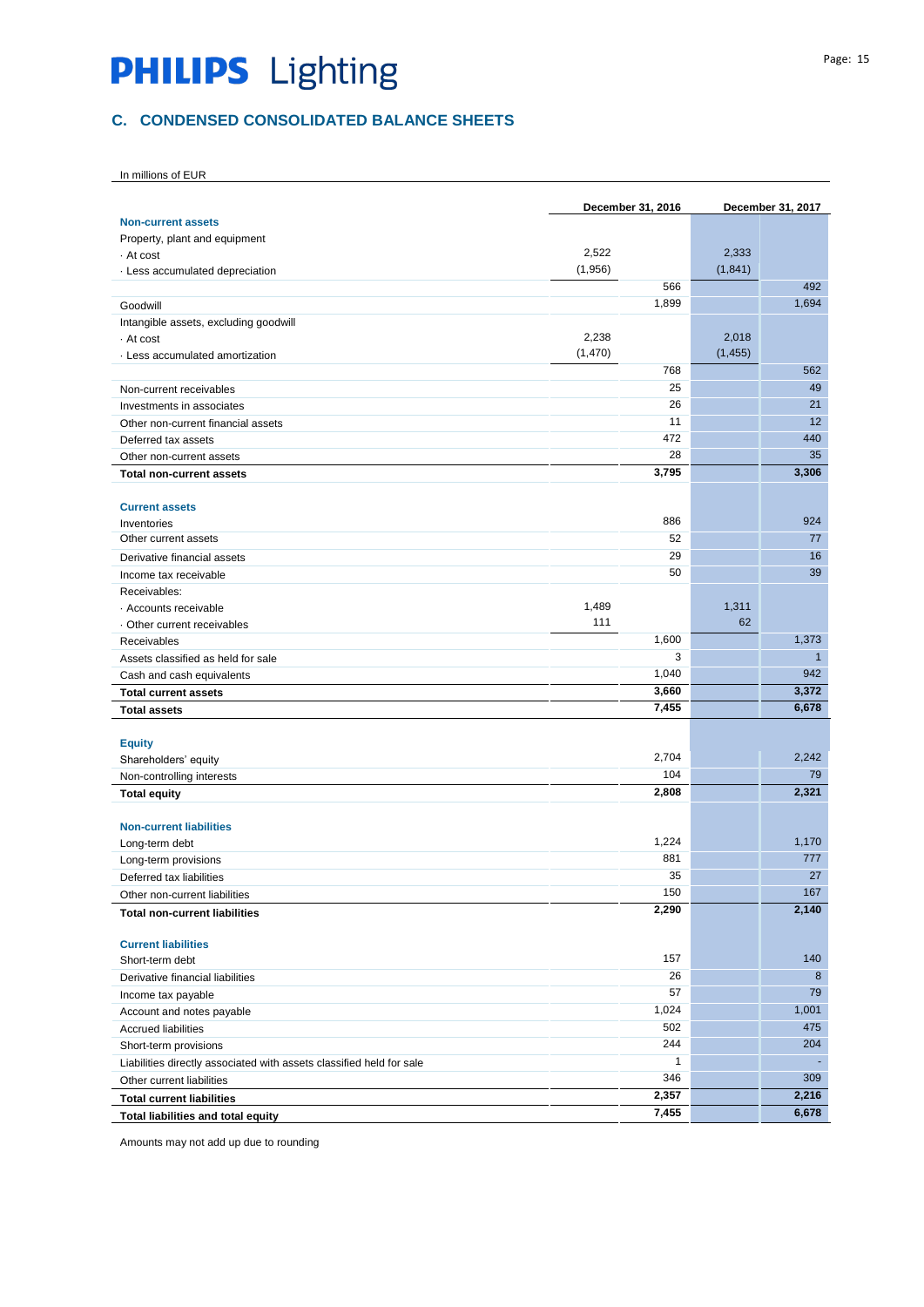## **D. CONDENSED CONSOLIDATED STATEMENTS OF CASH FLOWS**

In millions of EUR

|                                                                                                     | January to December |                |
|-----------------------------------------------------------------------------------------------------|---------------------|----------------|
|                                                                                                     | 2016                | 2017           |
| <b>Cash flows from operating activities</b>                                                         |                     |                |
| Net income                                                                                          | 185                 | 281            |
| Adjustments to reconcile net income to net cash provided by operating activities:                   | 447                 | 383            |
| Depreciation, amortization and impairment of non-financial assets                                   | 291                 | 286            |
| Impairment (reversal) of goodwill, other non-current financial assets and investments in associates | 7                   |                |
| Net gain on sale of assets                                                                          | (12)                | (53)           |
| Interest income                                                                                     | (6)                 | (7)            |
| Interest expense on debt, borrowings and other liabilities                                          | 48                  | 41             |
| Income tax expense                                                                                  | 119                 | 117            |
| Decrease (increase) in working capital:                                                             | 119                 | (33)           |
| Decrease (increase) in receivables and other current assets                                         | (27)                | 74             |
| Decrease (increase) in inventories                                                                  | 104                 | (124)          |
| Increase (decrease) in accounts payable, accrued and other current liabilities                      | 42                  | 17             |
| Increase (decrease) in non-current receivables, other assets and other liabilities                  | (66)                | $\overline{7}$ |
| Increase (decrease) in provisions                                                                   | (71)                | (101)          |
| Interest paid                                                                                       | (29)                | (15)           |
| Income taxes paid                                                                                   | (96)                | (101)          |
| Other items                                                                                         | 16                  | 14             |
| Net cash provided by (used for) operating activities                                                | 505                 | 435            |
| <b>Cash flows from investing activities</b>                                                         |                     |                |
| Net capital expenditures:                                                                           | (87)                | (31)           |
| Additions of intangible assets                                                                      | (30)                | (20)           |
| Capital expenditures on property, plant and equipment                                               | (79)                | (76)           |
| Proceeds from disposal of property, plant and equipment                                             | 22                  | 64             |
| Net proceeds from (cash used for) derivatives and current financial assets                          | (5)                 | $\overline{7}$ |
| Proceeds from other non-current financial assets                                                    | 3                   | 3              |
| Purchases of other non-current financial assets                                                     | (7)                 | (5)            |
| Purchases of businesses, net of cash acquired                                                       | $\overline{a}$      | (3)            |
| Proceeds from sale of interests in businesses, net of cash disposed of                              | 34                  | $\overline{4}$ |
| Net cash used for investing activities                                                              | (62)                | (26)           |
| <b>Cash flows from financing activities</b>                                                         |                     |                |
| Funding by (distribution to) Royal Philips                                                          | (1,400)             | 3              |
| Dividends paid                                                                                      | (10)                | (158)          |
| Capital contribution from Royal Philips                                                             | 692                 |                |
| Proceeds from issuance (payments) of debt                                                           | 1,225               | (22)           |
| Purchases of treasury shares                                                                        |                     | (307)          |
| Net cash provided by (used for) financing activities                                                | 506                 | (484)          |
| Net cash provided by (used for) operations                                                          | 949                 | (75)           |
|                                                                                                     |                     |                |
| Effect of changes in exchange rates on cash and cash equivalents and bank overdrafts                | 8                   | (39)           |
| Cash and cash equivalents and bank overdrafts at the beginning of the period                        | 83                  | 1,040          |
| Cash and cash equivalents and bank overdrafts at the end of the period 1)                           | 1.040               | 925            |
| $\beta$ Cash and cash equivalents and bank overdrafts comprise the following at December 31:        |                     |                |
|                                                                                                     | 2016                | 2017           |
| Cash and cash equivalents                                                                           | 1.040               | 942            |
| <b>Bank overdrafts</b>                                                                              |                     | (17)           |
| Cash and cash equivalents and bank overdrafts                                                       | 1.040               | 925            |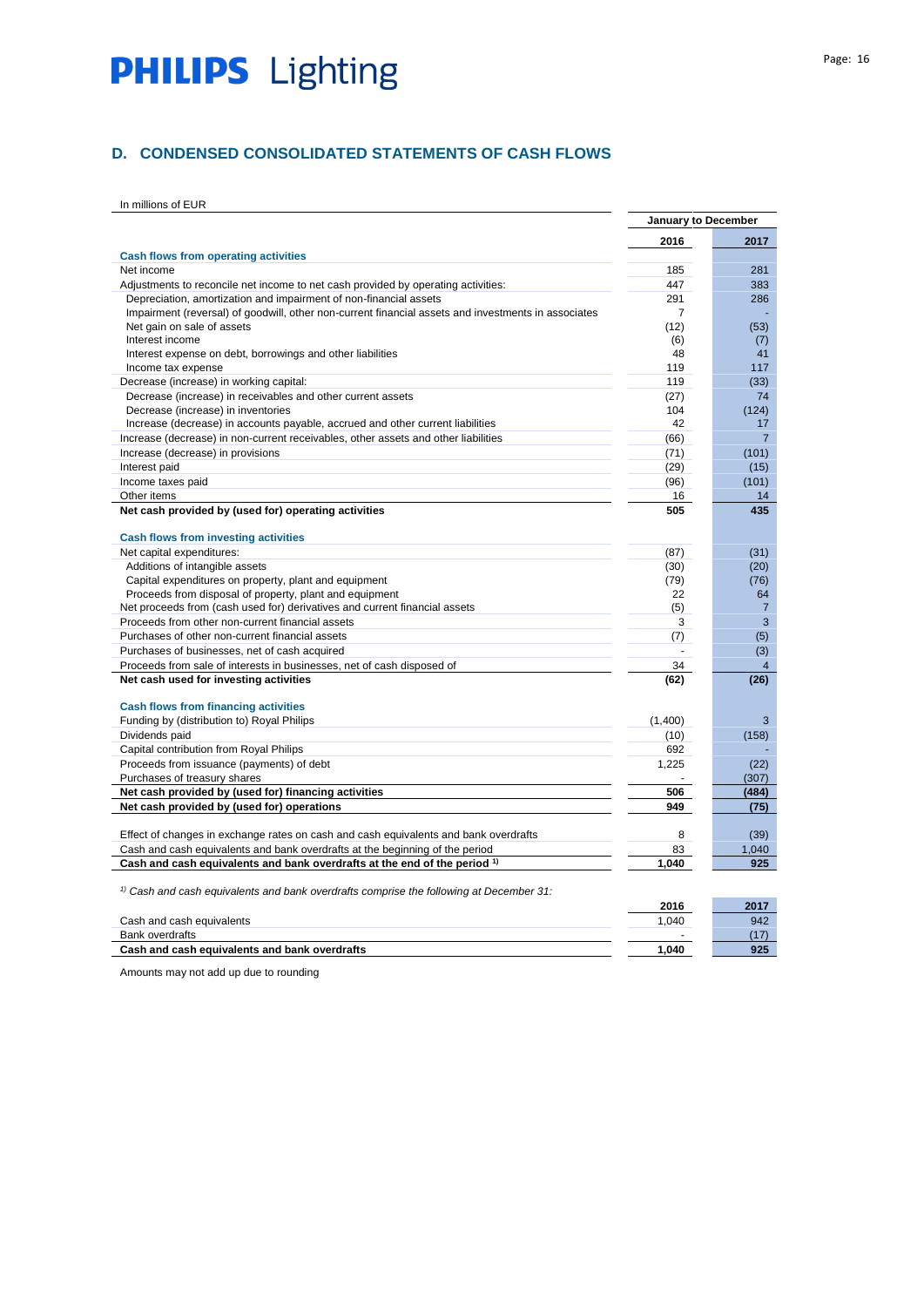# **Appendix B – Reconciliation of non-IFRS Financial Measures**

# **Sales growth composition**

| Sales growth composition in % |                   |                     |                                    |                   |
|-------------------------------|-------------------|---------------------|------------------------------------|-------------------|
|                               |                   | Fourth quarter      |                                    |                   |
|                               | comparable growth | currency<br>effects | consolidation and<br>other changes | nominal<br>growth |
| 2017 vs 2016                  |                   |                     |                                    |                   |
| Lamps                         | $-18.4$           | $-4.1$              | $-0.8$                             | $-23.3$           |
| <b>LED</b>                    | 5.1               | $-5.1$              |                                    | 0.1               |
| Professional                  | 11.2              | $-4.7$              | $-0.2$                             | 6.2               |
| Home                          | 37.3              | $-4.7$              | $-2.8$                             | 29.8              |
| Other                         | $-115.1$          | $-2.7$              | 0.0                                | $-117.8$          |
| <b>Total</b>                  | 3.0               | $-4.6$              | $-0.6$                             | $-2.2$            |

|              | January to December |                     |                                    |                   |
|--------------|---------------------|---------------------|------------------------------------|-------------------|
|              | comparable growth   | currency<br>effects | consolidation and<br>other changes | nominal<br>growth |
| 2017 vs 2016 |                     |                     |                                    |                   |
| Lamps        | $-18.6$             | $-1.2$              | $-2.1$                             | $-22.0$           |
| LED          | 13.8                | $-1.8$              | 0.3                                | 12.2              |
| Professional | 4.6                 | $-1.8$              | $-0.1$                             | 2.7               |
| Home         | 26.5                | $-1.9$              | $-2.3$                             | 22.3              |
| Other        | $-83.7$             | $-1.9$              | $\overline{\phantom{a}}$           | $-85.6$           |
| <b>Total</b> | 0.5                 | $-1.6$              | $-1.0$                             | $-2.1$            |

### **Sales growth composition** in %

|                   | Fourth quarter       |                     |                                    |                   |
|-------------------|----------------------|---------------------|------------------------------------|-------------------|
|                   | comparable<br>growth | currency<br>effects | consolidation and<br>other changes | nominal<br>growth |
| 2017 vs 2016      |                      |                     |                                    |                   |
| Europe            | 4.5                  | $-0.2$              |                                    | 4.4               |
| Americas          | 4.7                  | $-7.1$              | $-0.4$                             | $-2.8$            |
| Rest of the World | $-0.8$               | $-7.5$              | $-0.6$                             | $-9.0$            |
| Global businesses | 5.9                  | $-1.3$              | $-4.8$                             | $-0.2$            |
| <b>Total</b>      | 3.0                  | $-4.6$              | $-0.6$                             | $-2.2$            |

|                   | January to December  |                     |                                    |                   |
|-------------------|----------------------|---------------------|------------------------------------|-------------------|
|                   | comparable<br>growth | currency<br>effects | consolidation and<br>other changes | nominal<br>growth |
| 2017 vs 2016      |                      |                     |                                    |                   |
| Europe            | 4.5                  | $-0.7$              | $-0.1$                             | 3.8               |
| Americas          | $-2.3$               | $-1.6$              | $-0.3$                             | $-4.2$            |
| Rest of the World | $-0.8$               | $-3.0$              | $-0.4$                             | $-4.2$            |
| Global businesses | 1.0                  | $-0.3$              | $-10.7$                            | $-10.0$           |
| <b>Total</b>      | 0.5                  | $-1.6$              | $-1.0$                             | $-2.1$            |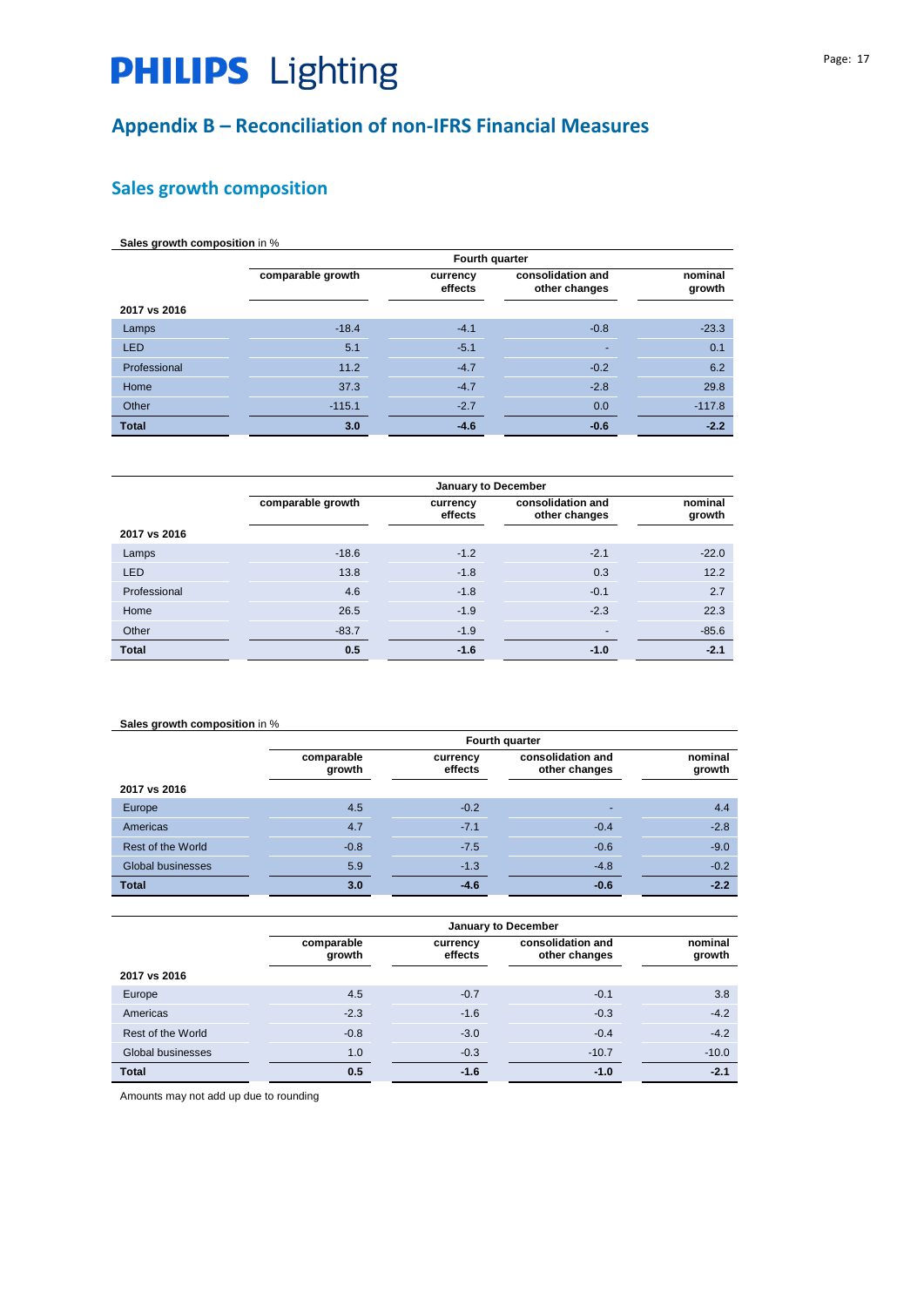# **Adjusted EBITA to Income from operations (or EBIT)** in millions of EUR

|                                  | <b>Philips</b><br><b>Lighting</b> | Lamps | <b>LED</b>               | Professional | Home | Other |
|----------------------------------|-----------------------------------|-------|--------------------------|--------------|------|-------|
| <b>October to December 2017</b>  |                                   |       |                          |              |      |       |
| <b>Adjusted EBITA</b>            | 207                               | 76    | 46                       | 95           | 20   | (30)  |
| Restructuring                    | (75)                              | (43)  | (1)                      | (8)          | (1)  | (21)  |
| Acquisition-related charges      |                                   |       |                          |              |      |       |
| Incidental items                 | (12)                              |       |                          |              |      | (12)  |
| <b>EBITA</b>                     | 119                               | 33    | 44                       | 87           | 18   | (63)  |
| Amortization <sup>1)</sup>       | (45)                              |       | (1)                      | (43)         |      | (1)   |
| Income from operations (or EBIT) | 75                                | 33    | 43                       | 44           | 18   | (64)  |
|                                  |                                   |       |                          |              |      |       |
| <b>October to December 2016</b>  |                                   |       |                          |              |      |       |
| <b>Adjusted EBITA</b>            | 188                               | 110   | 53                       | 51           | 3    | (29)  |
| Restructuring                    | (25)                              | (17)  | (1)                      | (4)          | (4)  | 1     |
| Acquisition-related charges      | (2)                               | ٠     | $\overline{\phantom{a}}$ | (1)          | ٠    | (1)   |
| Incidental items                 | (25)                              |       |                          |              |      | (25)  |
| <b>EBITA</b>                     | 136                               | 93    | 52                       | 46           | (1)  | (54)  |
| Amortization <sup>1)</sup>       | (27)                              |       | (1)                      | (27)         |      |       |
| Income from operations (or EBIT) | 109                               | 93    | 51                       | 19           | -    | (54)  |

|                                  | <b>Philips</b><br>Lighting | Lamps | <b>LED</b> | Professional | Home | Other |
|----------------------------------|----------------------------|-------|------------|--------------|------|-------|
| <b>January to December 2017</b>  |                            |       |            |              |      |       |
| <b>Adjusted EBITA</b>            | 699                        | 370   | 174        | 225          | 36   | (106) |
| Restructuring                    | (125)                      | (41)  | (5)        | (45)         | (4)  | (29)  |
| Acquisition-related charges      |                            |       |            |              |      |       |
| Incidental items                 | (3)                        | 21    |            |              |      | (24)  |
| <b>EBITA</b>                     | 571                        | 350   | 169        | 181          | 31   | (160) |
| Amortization <sup>1)</sup>       | (130)                      | (1)   | (4)        | (119)        | (5)  | (2)   |
| Income from operations (or EBIT) | 441                        | 349   | 165        | 62           | 27   | (161) |
| January to December 2016         |                            |       |            |              |      |       |
| <b>Adjusted EBITA</b>            | 645                        | 472   | 142        | 145          | (20) | (94)  |
| Restructuring                    | (115)                      | (37)  | (2)        | (49)         | (26) | (1)   |
| Acquisition-related charges      | (3)                        | ٠     |            | (3)          |      |       |
| Incidental items                 | (48)                       |       |            |              |      | (48)  |
| <b>EBITA</b>                     | 479                        | 435   | 140        | 93           | (46) | (143) |
| Amortization <sup>1)</sup>       | (110)                      | (2)   | (4)        | (102)        | (2)  |       |
| Income from operations (or EBIT) | 369                        | 433   | 136        | (9)          | (48) | (143) |

*1) Amortization and impairment of acquisition related intangible assets and goodwill*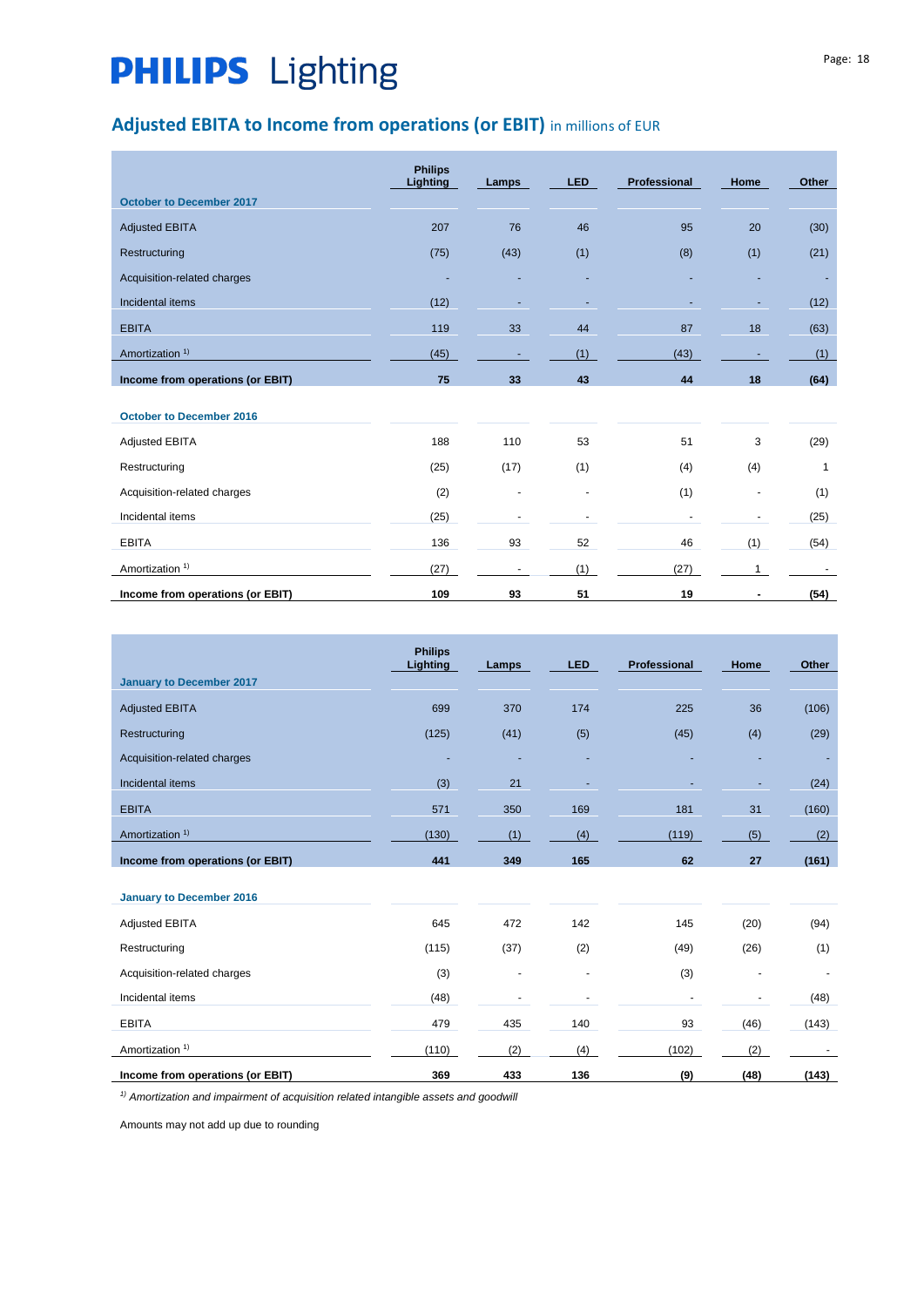# **Adjusted Gross Margin** in millions of EUR unless otherwise stated

|                              | October to<br>December 2016 | October to<br>December 2017 | January to<br>December 2016 | January to<br>December 2017 |
|------------------------------|-----------------------------|-----------------------------|-----------------------------|-----------------------------|
| <b>Sales</b>                 | 1,934                       | 1,892                       | 7,115                       | 6,965                       |
| Cost of Sales                | (1, 211)                    | (1,202)                     | (4, 438)                    | (4, 264)                    |
| <b>Gross Margin</b>          | 723                         | 691                         | 2,677                       | 2,701                       |
| Restructuring                | 20                          | 40                          | 85                          | 51                          |
| Acquisition-related charges  |                             |                             |                             |                             |
| Incidental items             |                             |                             |                             |                             |
| <b>Adjusted Gross Margin</b> | 744                         | 731                         | 2,763                       | 2,752                       |
| Adjusted Gross Margin %      | 38.5%                       | 38.6%                       | 38.8%                       | 39.5%                       |

## **Adjusted SG&A expenses** in millions of EUR unless otherwise stated

|                                   | October to<br>December 2016 | October to<br>December 2017 | January to<br>December 2016 | January to<br>December 2017 |
|-----------------------------------|-----------------------------|-----------------------------|-----------------------------|-----------------------------|
| Selling expenses                  | (468)                       | (454)                       | (1,750)                     | (1,738)                     |
| G&A expenses                      | (70)                        | (70)                        | (248)                       | (221)                       |
| <b>SG&amp;A expenses</b>          | (538)                       | (524)                       | (1,998)                     | (1,959)                     |
| Restructuring *                   | 4                           | 25                          | 17                          | 58                          |
| Acquisition-related charges       | 2                           |                             | 3                           |                             |
| Incidental items *                | 25                          | 28                          | 61                          | 44                          |
| <b>Adjusted SG&amp;A expenses</b> | (507)                       | (471)                       | (1, 917)                    | (1, 857)                    |
| Adjusted SG&A expenses %          | $-26.2%$                    | $-24.9%$                    | $-26.9%$                    | $-26.7%$                    |

*\* This line includes impairment of acquisition related intangible assets* 

## **Adjusted R&D expenses** in millions of EUR unless otherwise stated

|                                  | October to<br>December 2016 | October to<br>December 2017 | January to<br>December 2016 | January to<br>December 2017 |
|----------------------------------|-----------------------------|-----------------------------|-----------------------------|-----------------------------|
| <b>R&amp;D</b> expenses          | (87)                        | (90)                        | (353)                       | (354)                       |
| Restructuring                    |                             | 10 <sup>°</sup>             | 13                          | 20                          |
| Acquisition-related charges      |                             | -                           | $\overline{\phantom{a}}$    |                             |
| Incidental items                 | $\overline{\phantom{0}}$    | ۰.                          | $\overline{\phantom{0}}$    |                             |
| <b>Adjusted R&amp;D expenses</b> | (86)                        | (80)                        | (340)                       | (334)                       |
| Adjusted R&D expenses %          | $-4.4%$                     | $-4.2%$                     | $-4.8%$                     | $-4.8%$                     |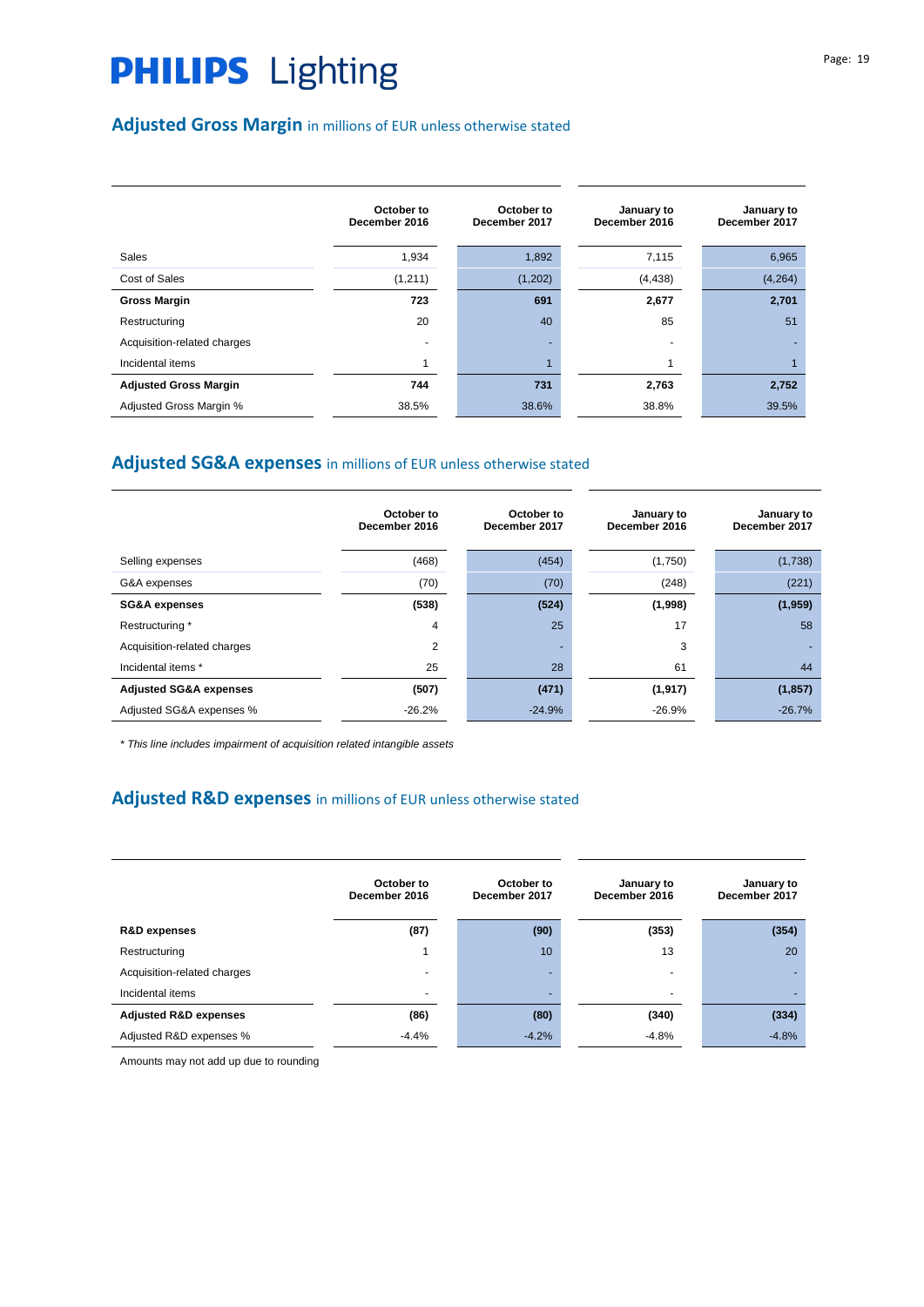# **Appendix C – Financial glossary**

| <b>Acquisition-related charges</b>                       | Costs that are directly triggered by the<br>acquisition of a company, such as transaction costs,<br>purchase accounting related costs and integration-<br>related expenses                                                                                                                          |
|----------------------------------------------------------|-----------------------------------------------------------------------------------------------------------------------------------------------------------------------------------------------------------------------------------------------------------------------------------------------------|
| <b>Adjusted EBITA</b>                                    | EBITA excluding restructuring costs, acquisition-<br>related charges and other incidental charges                                                                                                                                                                                                   |
| <b>Adjusted EBITA margin (%)</b>                         | Adjusted EBITA divided by Sales to third parties<br>(excluding intersegment)                                                                                                                                                                                                                        |
| <b>Adjusted gross margin</b>                             | Gross<br>margin, excluding restructuring<br>costs,<br>acquisition-related charges and other incidental<br>items attributable to cost of sales                                                                                                                                                       |
| <b>Adjusted indirect costs</b>                           | Indirect costs, excluding restructuring costs,<br>acquisition-related charges and other incidental<br>items attributable to indirect costs                                                                                                                                                          |
| <b>Adjusted R&amp;D expenses</b>                         | Research and development expenses, excluding<br>restructuring costs, acquisition-related charges and<br>other incidental items attributable to research and<br>development expenses                                                                                                                 |
| <b>Adjusted SG&amp;A expenses</b>                        | Selling, general and administrative expenses,<br>excluding restructuring costs, acquisition-related<br>charges and other incidental items attributable to<br>selling, general and administrative expenses                                                                                           |
| Comparable sales growth                                  | The period-on-period growth in sales excluding the<br>effects of currency movements and changes in<br>consolidation and other changes                                                                                                                                                               |
| <b>EBIT</b>                                              | Income from operations                                                                                                                                                                                                                                                                              |
| <b>EBITA</b>                                             | Income from operations excluding amortization and<br>impairment of acquisition related intangible assets<br>and goodwill                                                                                                                                                                            |
| <b>EBITDA</b>                                            | Income from operations excluding depreciation,<br>amortization and impairment of non-financial assets                                                                                                                                                                                               |
| Effects of changes in consolidation and other<br>changes | In the event a business is acquired (or divested), the<br>impact of the consolidation (or de-consolidation) on<br>the Group's figures are included (or excluded) in the<br>comparable figures. Other changes include<br>regulatory changes and changes originating from<br>new accounting standards |
| <b>Effects of currency movements</b>                     | Calculated by translating previous periods' foreign<br>currency amounts into euro at the following periods'<br>exchange rates in comparison to the euro as<br>historically reported                                                                                                                 |
| <b>Employees</b>                                         | Employees of Philips Lighting at period end<br>expressed on a full-time equivalent (FTE) basis                                                                                                                                                                                                      |
| <b>Free cash flow</b>                                    | Net cash provided by operations minus net capital<br>expenditures. Free cash flow includes interest paid<br>and income taxes paid                                                                                                                                                                   |
| <b>Gross margin</b>                                      | Sales minus cost of sales                                                                                                                                                                                                                                                                           |
| <b>Indirect costs</b>                                    | The sum of Selling, R&D and General and<br>administrative expenses                                                                                                                                                                                                                                  |
| <b>Net capital expenditures</b>                          | Additions of intangible assets, capital expenditures<br>on property, plant and equipment and proceeds<br>from disposal of property, plant and equipment, and<br>intangible assets                                                                                                                   |